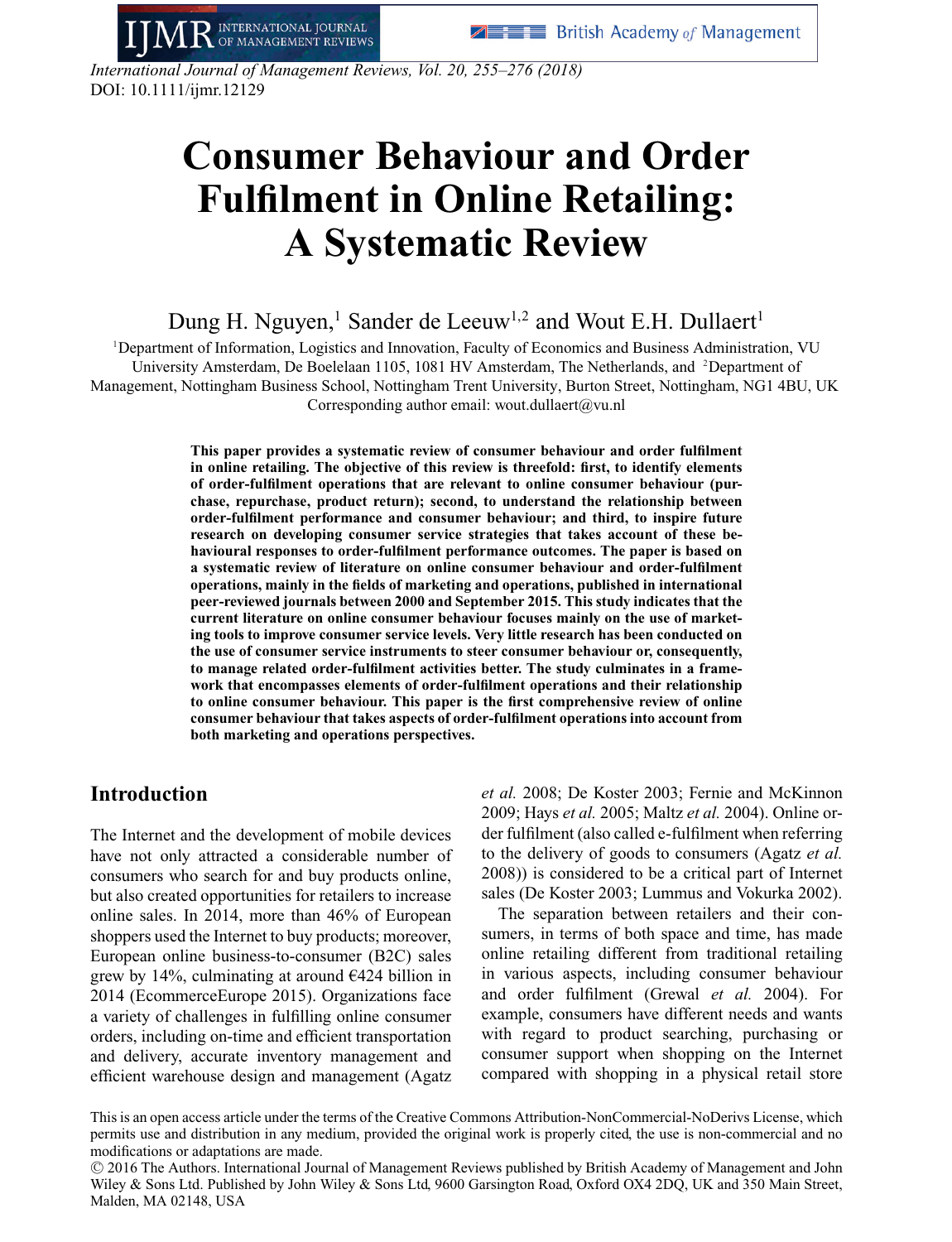(Burke 2002; Monsuwe *et al.* 2004). Rose *et al.* (2011) indicated four main differences between online consumer experience and offline consumer experience: personal contact; information provision; time period for interactions; and brand presentation. There are also differences between the two contexts in terms of order-fulfilment aspects, including: product assortment; inventory management; last-mile delivery; and returns management (Agatz *et al.* 2008). Online channels, for example, tend to carry a broader product assortment than physical stores do; thus, they are better able to meet consumer demand in the long end of the tail (Brynjolfsson *et al.* 2011).

In this paper, we focus specifically on the interrelationship between online consumer behaviour and order-fulfilment operations. Consumer behaviour in online environments has received significant attention in the fields of marketing, information systems, psychology and management (Cheung *et al.* 2005). In line with Hoyer and MacInnis (2010), we define consumer behaviour as 'the totality of consumers' decisions with respect to the acquisition, consumption and disposition of goods, services, time and ideas by human decision making units'. In a review of the literature on online consumer behaviour, Cheung *et al.* (2005) found that order fulfilment is one of the key factors that has an impact on consumer behaviour; specifically, it may affect loyalty and repurchasing behaviour. As such, fulfilment operations have been recognized as a vital driver of the growth of the e-commerce sector (Maltz *et al.* 2004). Moreover, recent industry reports on online retailing indicate the key role of order-fulfilment operations in relation to consumer experience and expectation (comScore 2013; Deloitte 2014; DHL 2014; Drapers 2014; PwC 2014).

A significant number of studies in the fields of psychology, marketing, information systems and operations management have identified various factors that encourage consumers to shop online (Cheung *et al.* 2005; Darley *et al.* 2010; Monsuwe *et al.* 2004). Unfortunately, the literature on the relationship between consumer behaviour and order-fulfilment operations in online retailing is fragmented. Prior research either has examined how separate order-fulfilment factors (e.g. on-time delivery, stock-outs) affect consumer behaviour, or has indicated an order-fulfilment factor as a key driver of consumer purchase and repurchase intentions (e.g. Bart *et al.* 2005; Otim and Grover 2006). From a managerial standpoint, it is important to understand which aspects of order-fulfilment operations significantly affect consumer behaviour in order to implement successful e-commerce strategies. To the best of our knowledge, no review paper has addressed this issue. This literature review aims to contribute to the fields of marketing and operations by identifying and describing this research gap and pointing out the need for future research.

We review literature using a systematic approach. The systematic review approach offers a reproducible and transparent process to minimize research bias (Tranfield *et al.* 2003), which has contributed to its growing use in management and organization studies (Klang *et al.* 2014; Nijmeijer *et al.* 2014; Thorpe *et al.* 2005; Xiao and Nicholson 2013). By using the systematic review approach, we aim to (i) identify order-fulfilment elements relevant to online consumer behaviour from pre-purchase to post-purchase, (ii) understand the relationship between order-fulfilment performance and consumer behaviour, and (iii) inspire future research on developing consumer service strategies that take into account these behavioural responses to order-fulfilment performance outcomes.

After introducing order fulfilment and consumer behaviour in online environments in the next section, we explain how we conducted the systematic review. We then present descriptive results of the review and discuss the main findings. We propose and discuss an integrative framework to guide further research. Lastly, we conclude with a summary of the contribution, future directions and limitations of this review.

# **Consumer behaviour and order fulfilment from Brick to Click**

Online consumer behaviour involves the stages of a consumer decision-making process, including problem recognition (i.e. identifying a consumption problem), information search (i.e. searching for information to solve the problem), evaluation (i.e. judging the likelihood of an outcome or event), choice (i.e. deciding which products to purchase) and outcomes (i.e. experiencing satisfaction/dissatisfaction with the product, or disposing of the product) (Darley *et al.* 2010). Consumers tend to behave heterogeneously in an online buying environment. Rohm and Swaminathan (2004) found four types of online grocery shoppers with differing shopping behaviours: convenience shoppers; variety seekers; balanced buyers; and store-oriented shoppers. For example, while convenience shoppers aim for time savings in an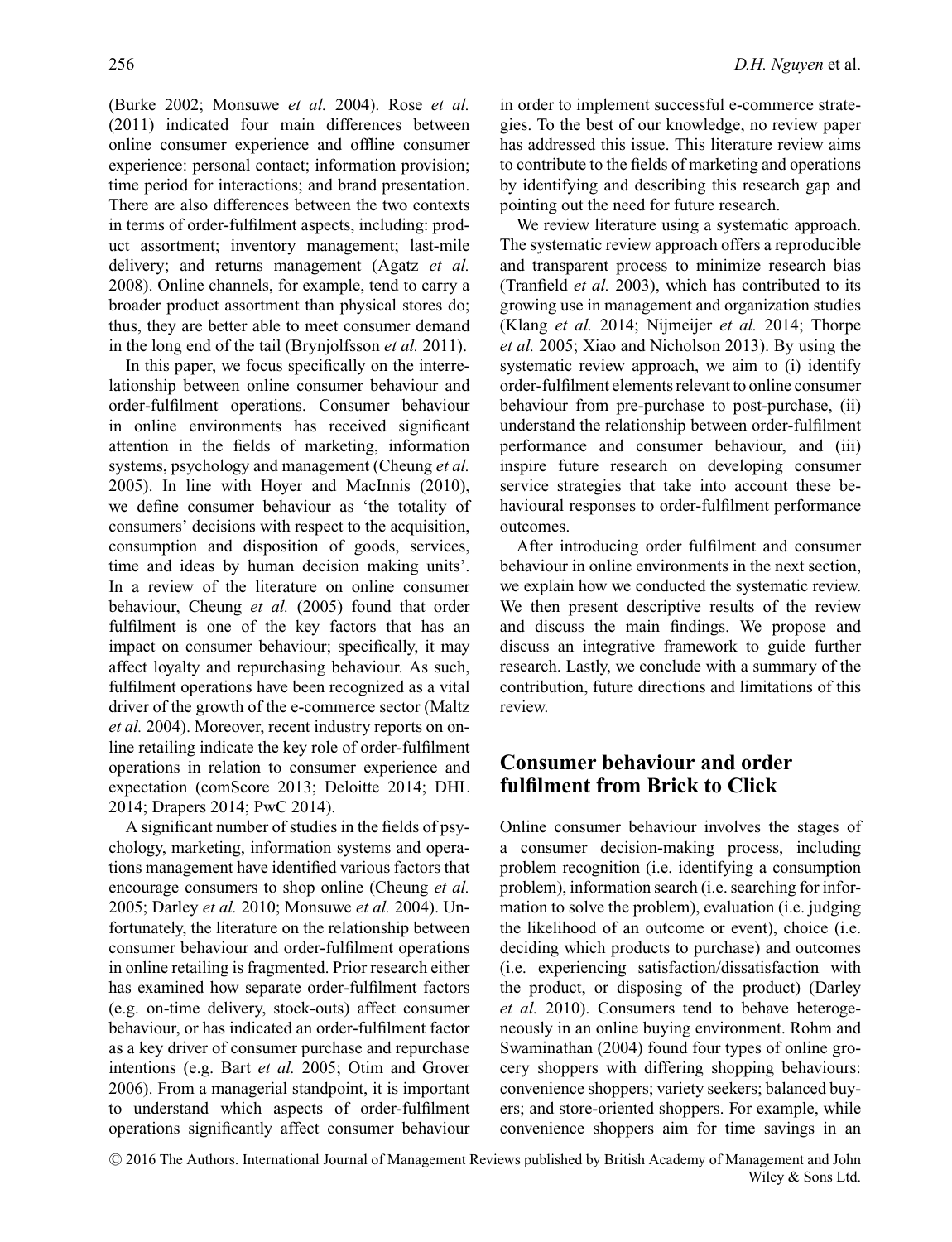online purchase, variety seekers desire the new or novel in choosing brands, products or stores; these different behaviours lead to different choices. Nunes and Cespedes (2003) found that individual consumers behave differently across five stages of the buying process: awareness, consideration, preference, purchase and post-sale service. Order fulfilment operations can significantly contribute to handling this heterogeneity. Order fulfilment encompasses all activities from the moment a consumer makes an online purchase until the product is delivered to the consumer (Lummus and Vokurka 2002; Pyke *et al.* 2001). It can determine the success or failure of an online business. For example, in online retailing, a failure to live up to order-fulfilment promises can be detrimental to online sales, as out-of-stocks correlate strongly and negatively with a consumer's loyalty to a webshop (Rao *et al.* 2011b). Given the importance of order fulfilment in the online retail supply chain, online retailers need to implement specific methods and strategies with respect to the design of distribution networks, inventory management and delivery (Maltz *et al.* 2004).

In this paper we also refer to supply chain management. In line with Mentzer *et al.* (2001), we consider this to be a management philosophy with three characteristics: (1) a systems approach to managing the flow from raw materials to consumers; (2) a strategic orientation towards cooperation between entities involved in managing this flow; and (3) a consumer focus. As such, supply chain management is a part of operations management that focuses on such transformation processes as design engineering, facility design, production management, inventory management, and sales and operations planning (to name but a few) (Frankel *et al.* 2008). Logistics activities are a major part of supply chain management. According to CSCMP (2013), logistics management ' . . . relates to that part of supply chain management that plans, implements, and controls the efficient, effective forward and reverse flow and storage of goods, services and related information between the point of origin and the point of consumption in order to meet customers' requirements'. As a result, logistics activities are a major part of order fulfilment, including inventory management, last-mile delivery and returns management.

There are a number of studies on consumer behaviour in an online environment that have examined antecedents and dimensions of consumer behaviour (Cheung *et al.* 2005; Dennis *et al.* 2009; Dholakia *et al.* 2010; Ranaweera *et al.* 2005). Identified antecedents include, but are not limited to, consumer characteristics, website characteristics, product characteristics and order fulfilment. Dimensions of consumer behaviour identified in these studies included purchase, repurchase, product return and positive word-of-mouth. However, we did not find any studies that investigated order-fulfilment aspects in relationship to online consumer behaviour. In line with the literature on antecedents and dimensions of online consumer behaviour identified above, we focus on three core dimensions of online consumer behaviour that have gained significant attention from both scholars and practitioners in this study: purchase, repurchase (including both behavioural intention and actual behaviour) and product return. Purchase intention is commonly defined as the consumers' willingness to purchase products shown on a website (Esper *et al.* 2003). Repurchase intention is viewed as the likelihood that a consumer will continue to purchase products from the same online retailers and the same website (Dadzie *et al.* 2005; Otim and Grover 2006). In a broader context, these studies also indicate that purchase and repurchase intentions include making recommendations to other consumers, information sharing, saying positive things about an online retailer and spending more with an online retailer (e.g. Bart *et al.* 2005; Boyer and Hult 2005b; Dadzie and Winston 2007). In a marketing context, consumer satisfaction is recognized as an important factor that positively influences consumers' repurchasing intentions; and some research has focused on identifying factors that affect consumer satisfaction in online shopping (e.g. Cao *et al.* 2003; Collier and Bienstock 2006; Rao *et al.* 2011a; Xing *et al.* 2010).

Furthermore, our review considers online consumer behaviour within the context of returning products after purchase. Although we found only three studies examining consumer product-return behaviour (Lantz and Hjort 2013; Li *et al.* 2013; Rao *et al.* 2014), we contend that this activity is important, given increases in both the volume of returns and the costs of reverse logistics (De Leeuw *et al.* 2016; Mollenkopf *et al.* 2007).

By examining relevant literature, mainly from the fields of marketing and operations, we present and detail an integrative framework encompassing orderfulfilment aspects and consumer behaviour in online retailing, as visualized in Figure 1. This framework identifies three major order-fulfilment processes interacting with online consumer behaviour. Our analysis and synthesis will be structured around these fulfilment processes.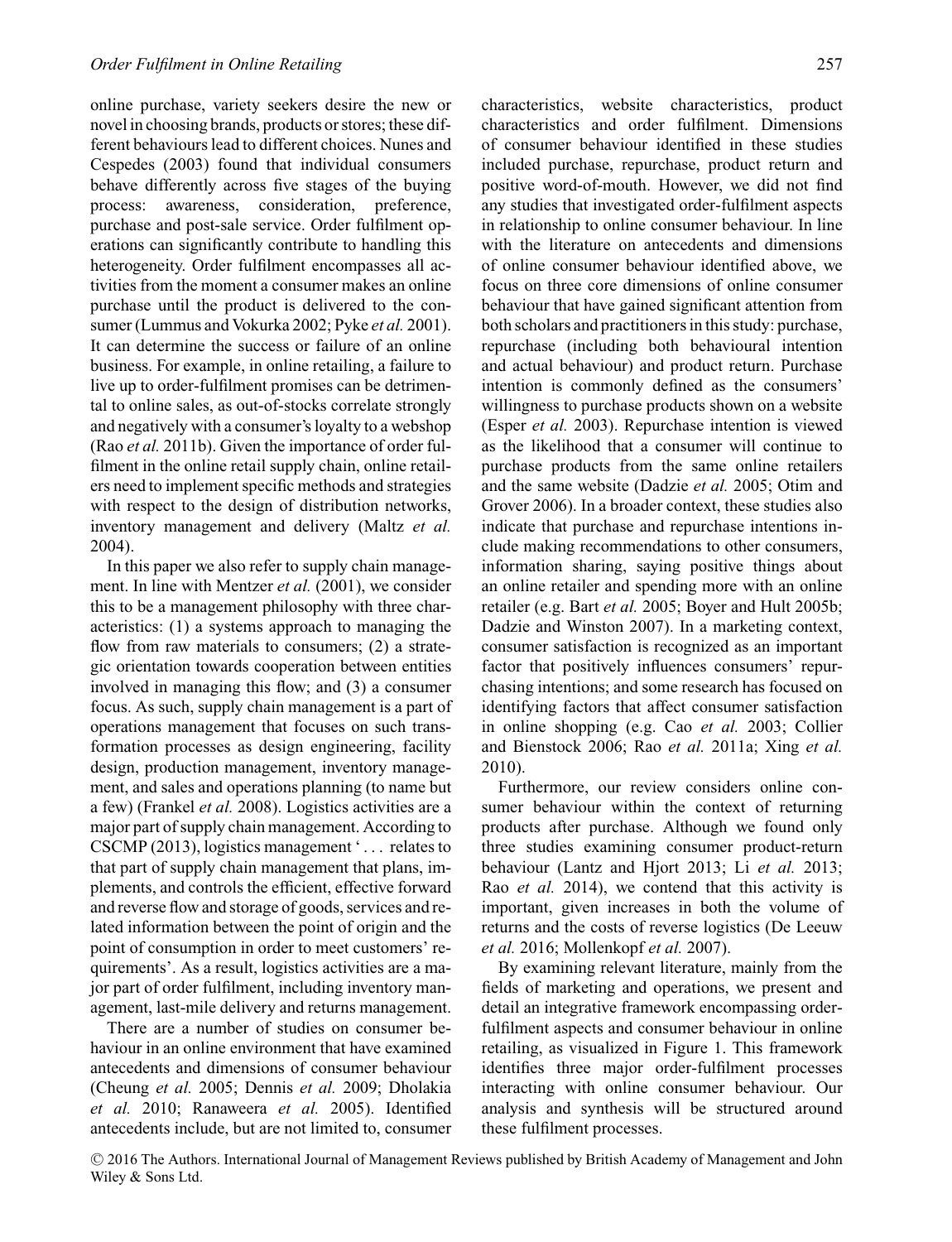

*Figure 1. Framework for research*

## **Method**

We followed the five-step approach to a systematic review as outlined by Denyer and Tranfield (2009): (1) formulate one or more research questions; (2) locate studies; (3) select and evaluate studies; (4) analyse and synthesize studies; and  $(5)$  report and use the results.

## *Question formulation*

A successful review hinges on clear research questions being formulated at the beginning of the process. When formulating our research questions we focused on the interface of operations and marketing in online retailing. Through discussions with colleagues in the logistics and marketing departments of our university and with several e-fulfilment providers, we identified two questions for our study: (1) Which order-fulfilment elements influence consumer behaviour related to purchasing, repurchasing, and returning products online? and (2) What is the relationship between online consumer behaviour and order fulfilment performance?

## *Locating, selecting and evaluating studies*

We applied three techniques to locate references to ensure that our review results took into account all available studies: a search of electronic databases; a manual search of peer-reviewed journals; and snowballing.

their large coverage and frequent use in conducting systematic literature reviews: e.g. Klang *et al.* (2014), Nijmeijer *et al.* (2014), Xiao and Nicholson (2013). Web of Science covers more than 12,000 of the highest impact journals in a variety of disciplines from around the world.<sup>1</sup> ScienceDirect covers around 2500 peer-reviewed journals in 24 major scientific disciplines.2 ABI/INFORM (ProQuest) has in-depth coverage from thousands of publications in business research.<sup>3</sup> The keywords used in searching the databases were divided into three groups: online context; consumer behaviour; and order-fulfilment operations. Wildcard characters in keywords varied, depending on the database being used. The keywords in each group were linked by the Boolean OR operator to create a search string for the respective group. Group search strings were linked by the Boolean AND operator to make combined search strings. We used two combined search strings: a combined String 1 between the group 'online context' and the group 'consumer behaviour'; and a combined String 2 including all three groups. The combined String 1 was used to search for titles in each database. Using a combined string for the first two groups ensured that the search would not miss articles that did not contain terms of order-fulfilment operations in their titles, but which did indicate order-fulfilment elements in relation to online consumer behaviour in their abstracts. Appendix S1 lists the keywords and search strings

This systematic review was restricted to peerreviewed (scholarly) journals listed in the Web of Science, ScienceDirect and ABI/INFORM (Pro-Quest) between 2000 and September 2015. Given that the context for this review is operations and marketing, these three databases were suitable because of

<sup>1</sup>Source: [http://thomsonreuters.com/web-of-science-core](http://thomsonreuters.com/web-of-science-core-collection)[collection](http://thomsonreuters.com/web-of-science-core-collection) (accessed 29 September 2015).

<sup>2</sup>Source:<http://info.sciencedirect.com/content/journals> (accessed 29 September 2015).

<sup>3</sup>Source: [http://search.proquest.com/abiglobal/](http://search.proquest.com/abiglobal/productfulldescdetail?accountid=10978) [productfulldescdetail?accountid](http://search.proquest.com/abiglobal/productfulldescdetail?accountid=10978)=10978 (accessed 29 September 2015).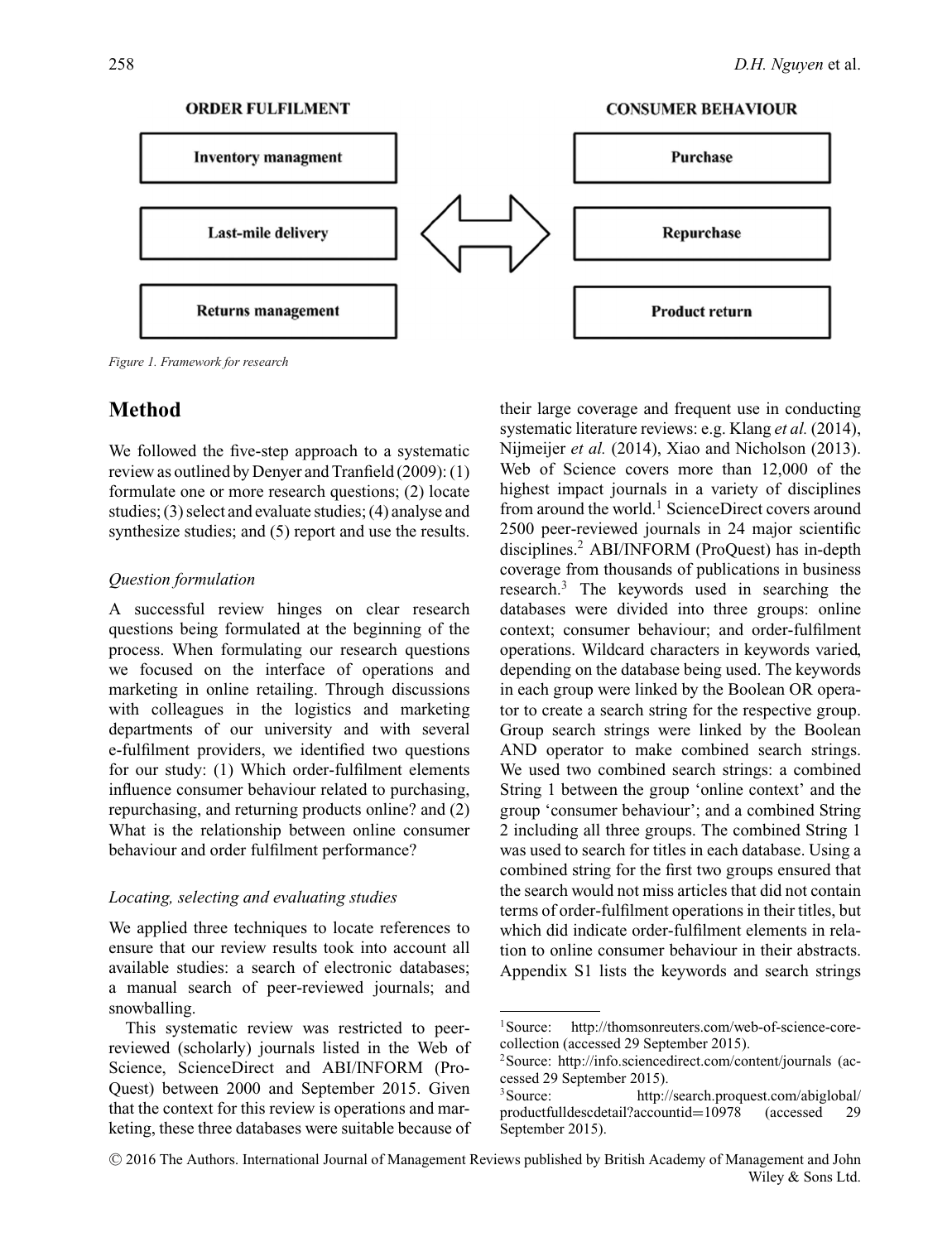| Table 1. Inclusion and exclusion criteria |  |  |  |
|-------------------------------------------|--|--|--|
|-------------------------------------------|--|--|--|

|                    | Inclusion criteria                                                                                                                                                                                                                                   | Exclusion criteria                                                                                                                                                                                                                                                    |
|--------------------|------------------------------------------------------------------------------------------------------------------------------------------------------------------------------------------------------------------------------------------------------|-----------------------------------------------------------------------------------------------------------------------------------------------------------------------------------------------------------------------------------------------------------------------|
| Title screening    | Combined String 1: title about factors influencing<br>consumer behaviour in online retailing (purchase,<br>repurchase, product return)<br>Combined String 2: title about relationship between<br>order-fulfilment elements and consumer behaviour in | 1. Article focuses on antecedents of consumer<br>behaviour in online retailing that are not related to<br>order fulfilment, e.g. website design, privacy,<br>information technology, security concerns, gender,<br>personality traits, culture and company reputation |
| Abstract screening | online retailing<br>Indicates a relationship between order-fulfilment<br>elements and consumer behaviour in online retailing<br>Indicates order-fulfilment initiatives in relation to online<br>consumer behaviour                                   | 2. Article focuses on electronic transactions other than<br>B2C (e-tailing) in physical products, e.g. C2C, B2B<br>and banking services<br>3. Article in language other than English                                                                                  |

that were used in the three databases respectively. We used explicit inclusion and exclusion criteria for title screening and abstract screening (Table 1). These criteria were derived from the objectives of our study and were guided by the two research questions formulated in the first step of the systematic review method.

The relevant articles, retrieved using the two combined search strings and selection criteria for title screening, were exported to a reference management software package (Mendeley). After the elimination of duplicates, the three databases contained a total of 216 articles. We then conducted a thorough review of the abstracts, using the inclusion criteria for abstract screening. This process resulted in a total of 44 articles. Appendix S2 shows the full selection map that describes the process of retrieving papers from the three databases.

To ensure that the searchy was exhaustive, we conducted a manual search of selected journals to complement the search of electronic databases (Suarez-Almazor *et al.* 2000). In this review, the manual search was limited to the top-tier journals in the fields of operations and marketing, as witnessed by their rankings in international journal lists. We selected Grade 3 and Grade 4 journals in the categories Marketing and Operations (i.e. 'Operations and Technology Management' and 'Operations Research and Management Science') from the Association of Business Schools' academic journal guide 2015 (ABS 2015). Furthermore, we included the top journals from similar domains in the ranking published by the German Academic Association for Business Research (VHB-JOURQUAL3), $4$  the Comité National de la Recherche Scientifique (Categorization of Journals in Economics and Management, section 37, July 2015,

*Table 2. Results of search techniques*

| Search technique       | The number of retrieved papers | Total |  |
|------------------------|--------------------------------|-------|--|
| Electronic database    | 44                             | 44    |  |
| Peer-reviewed journals | 12                             | 56    |  |
| Snowballing            |                                | 67    |  |

version  $4.04$ <sup>5</sup> and the Australian Business Deans Council (ABDC Journal Quality List in 2013).<sup>6</sup> We took equivalent proportions of the top-rank journals from the four journal ranking lists in related categories for our manual search. Appendix S3 lists the 106 journals included in the manual search. Although narrowing our search to the top grades of journals in the field limits review coverage, it mitigates review reliability concerns (Matthews and Marzec 2012). The manual selection of articles in each journal between 2000 and September 2015 was checked against the above inclusion and exclusion criteria for title screeningand abstract screening. A total of 12 additional articles were included, after excluding 14 duplicates that had been retrieved during the electronic database search. The search of electronic databases and peerreviewed journals resulted in a total of 56 articles.

Next, we used the snowball method to identify additional articles. For backward snowballing, we applied inclusion and exclusion criteria for title and abstract screening to references in each of the retrieved articles. For forward snowballing, we used the Web of Science to find studies that cited the retrieved article. If an article was not found on the Web of Science, we performed forward snowballing, using Google Scholar database. The snowball method resulted in 11 additional articles. In summary, three literature search

<sup>4</sup>Source: [http://vhbonline.org/en/service/jourqual/vhb-jourqual](http://vhbonline.org/en/service/jourqual/vhb-jourqual-3/#c5968) [-3/#c5968](http://vhbonline.org/en/service/jourqual/vhb-jourqual-3/#c5968) (accessed 3 June 2016).

<sup>5</sup>Source: [https://www.gate.cnrs.fr/spip.php?article973&lang](https://www.gate.cnrs.fr/spip.php?article9736lang=fr)  $=$ [fr](https://www.gate.cnrs.fr/spip.php?article9736lang=fr) (accessed 3 June 2016).

<sup>6</sup>Source: [http://www.abdc.edu.au/pages/abdc-journal-quality](http://www.abdc.edu.au/pages/abdc-journal-quality-list-2013.html) [-list-2013.html](http://www.abdc.edu.au/pages/abdc-journal-quality-list-2013.html) (accessed 3 June 2016).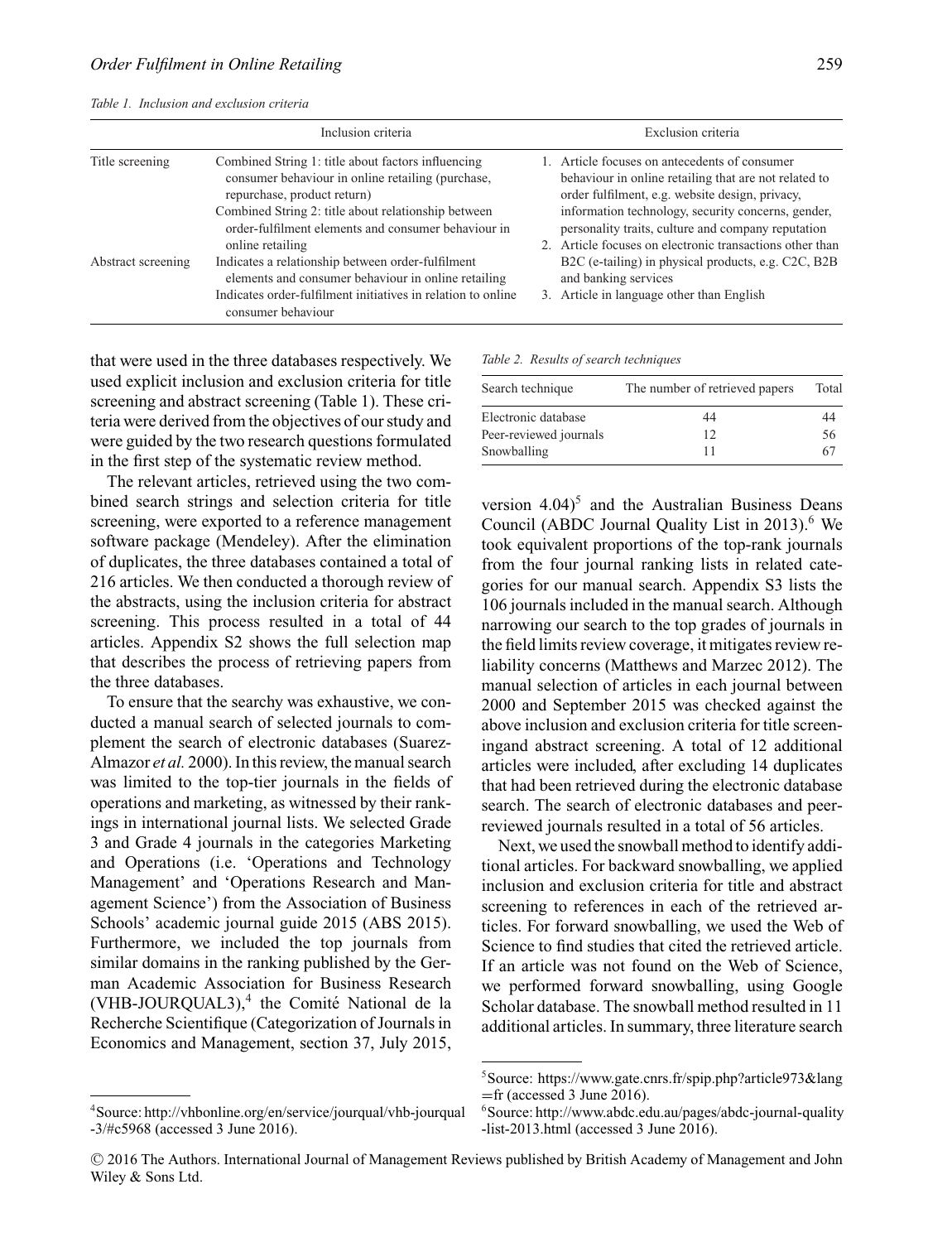|                                            | Level                                                                           |                                                            |                                                                      |                                                                                            |
|--------------------------------------------|---------------------------------------------------------------------------------|------------------------------------------------------------|----------------------------------------------------------------------|--------------------------------------------------------------------------------------------|
| Content                                    | $0 =$ Absent                                                                    | $1 = L$ ow                                                 | $2 = \text{Median}$                                                  | $3 = High$                                                                                 |
| Theory                                     | The article does not provide<br>enough information to<br>assess this criterion  | Inadequate literature<br>review                            | Acceptable literature<br>review                                      | Excellent literature review                                                                |
| Methodology and<br>methods                 | The article does not provide<br>enough information to<br>assess this criterion  | Not fully explained,<br>difficult to replicate             | Acceptable explanation<br>and replicability                          | Clear explanation and<br>excellent records for<br>audit trail                              |
| Analysis                                   | The article does not provide<br>enough information to<br>assess this criterion  | Insufficient data<br>Weak connection in<br>research design | Appropriate data sample<br>Adequate analysis but<br>weak explanation | Adequate data sample<br>Data and results strongly<br>support arguments<br>Good explanation |
| Relevance (findings,<br>theories, methods) | The article does not provide.<br>enough information to<br>assess this criterion | Little relevance                                           | Broad relevance                                                      | Integration of the<br>findings, theories and<br>methods                                    |
| Contribution                               | The article does not provide<br>enough information to<br>assess this criterion  | Makes little contribution<br>to the body of<br>knowledge   | Makes an important<br>contribution to the<br>body of knowledge       | Makes a highly significant<br>contribution to the<br>body of knowledge                     |

*Table 3. Quality assessment criteria*

*Source*: Combined and adapted from Macpherson and Holt (2007) and Wong *et al.* (2012).

techniques – electronic search of databases, manual search of peer-reviewed journals and snowballing – produced 67 relevant articles (Table 2).

#### *Quality assessment*

In order to select the final articles for analysis and synthesis in this systemic review, we conducted a full text review of the 67 articles. Following the approach to full text review suggested by Wong *et al.* (2012), we assessed each article based on two sets of criteria: relevance to the topic and quality. Once again, we used the inclusion and exclusion criteria for abstract screening to check whether an article was relevant to the research questions. We based our quality criteria on the combination of quality assessment criteria used by Macpherson and Holt (2007) and Wong *et al.* (2012). Their assessment process includes a review of theory, methodology and methods, analysis, relevance and contribution (Table 3). According to Wong *et al.* (2012), an article has to meet the first set of criteria and satisfy at least one of the quality criteria at Level 3 to be retained for further analysis. The application of these criteria excluded 15 articles, leaving 52 articles for data extraction and synthesis. The final list of articles retrieved is shown in Appendix S5.

#### *Analysis and synthesis*

Since the quality assessment method described above required an in-depth reading of the articles, we extracted information from each article during the quality assessment, as suggested by Booth *et al.* (2011). This resulted in a spreadsheet linking extracted information from each article to the formulated research questions. Using such a data extraction form facilitates synthesis and serves as an historical record (Appendix S4). The papers retrieved were heterogeneous in terms of study data; therefore, we determined that it was more appropriate to use interpretative and inductive methods of synthesis (e.g. realist synthesis and meta-synthesis) rather than statistical methods (e.g. meta-analysis) (Tranfield *et al.* 2003). This review used a meta-synthesis approach, as described by Sandelowski *et al.* (1997) and Walsh and Downe (2005). The final articles were imported into ATLAS (a qualitative analysis software package) to code and identify the concepts and themes relating to order fulfilment and dimensions of online consumer behaviour. The remainder of this paper is dedicated to reporting the results of the systematic review, including a general description and detailed findings of the meta-synthesis analysis.

## **Descriptive results**

The articles selected mainly cover the fields of operations and marketing (51% and 24% of articles, respectively).<sup>7</sup> Five articles  $(10\%)$  concerned information management (IM). A pattern in publication

<sup>7</sup>The descriptive results are based on subject categories from ABS (2015).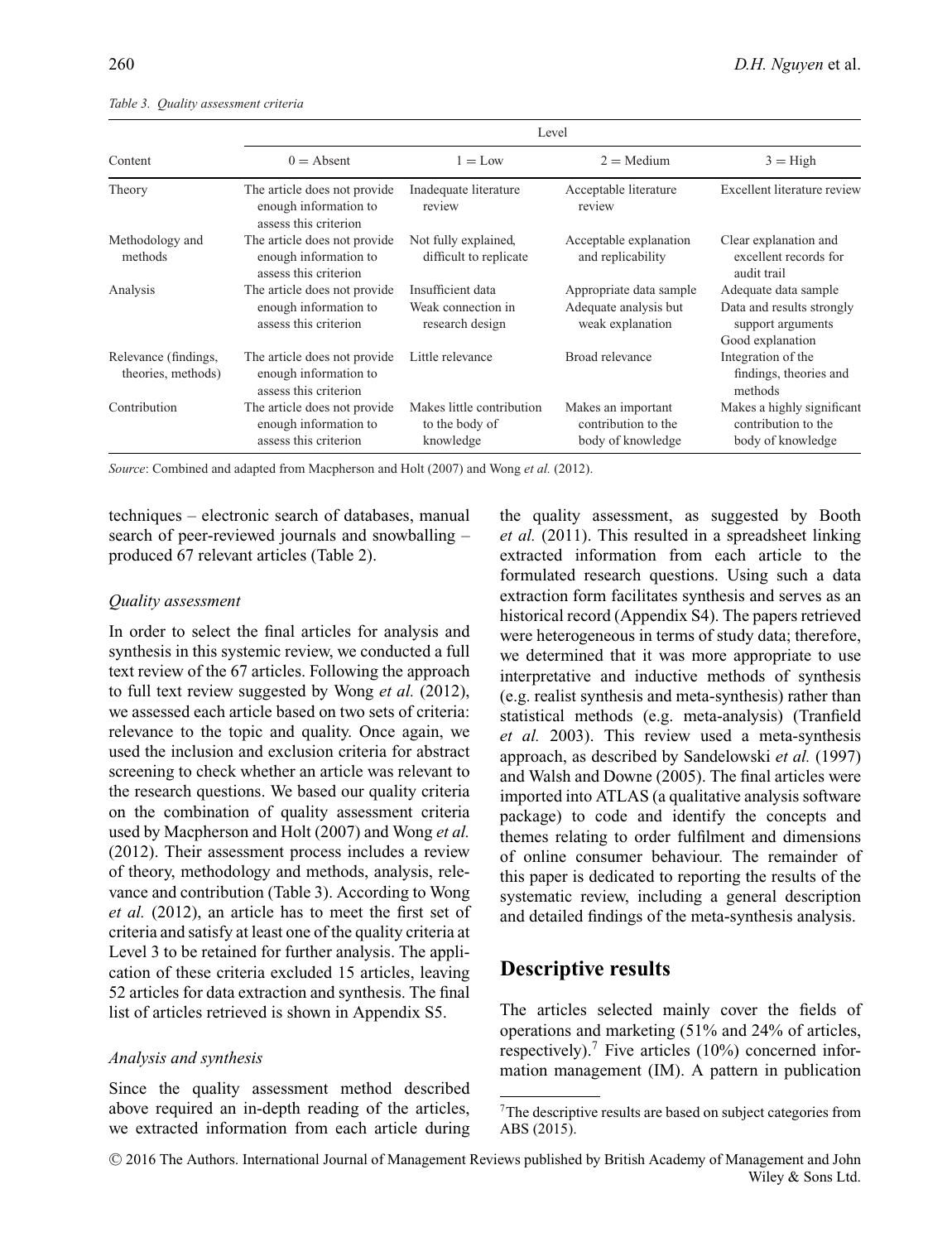

*Figure 2. Number of publications, by research field, from 2000 to September 2015. [Colour figure can be viewed at wileyonlinelibrary.com]*

was not evident; however, the number of publications peaked in 2005, with nine articles, and increased again in 2011, with eight articles (Figure 2).

A majority of articles were published in marketing and operations journals, which indicates that academics have a particular interest in the interface between marketing and operations. Figure 2 also shows that studies in these two fields were generally published every year during the period 2000–September 2015. Operations journals that appear in the review (operations and technology management: 37%; operations research and management science: 13%) include *Journal of Operations Management* (6 articles), *Transportation Science* (4 articles), *Decision Sciences* (2 articles), *Journal of Business Logistics* (6 articles) and *International Journal of Physical Distribution & Logistics Management* (2 articles). Several articles in this review were published in leading marketing journals, such as: *Journal of Marketing* (2 articles), *Journal of Retailing* (3 articles), *Journal of Marketing Research* (1 article), *Marketing Science* (1 article) and *Psychology and Marketing* (1 article). In terms of methods represented by the studies, 79% (41 articles) used statistical analyses, 11% (6 articles) used experiments, while the remaining 10% (5 articles) used modelling and simulation. Given the dominance of empirical studies, it is unsurprising that studies were based mainly on survey data (67%). Online-rating data, used in surveys and primarily obtained from a well-known site [\(www.bizrate.com\)](http://www.bizrate.com), was used in 14% of the articles. Notably, ten articles (19%) used transactional and archival data in longitudinal research that examined the actual behaviour

of online consumers. Analysing actual behaviour can bring additional insights into consumers' purchase decisions. A number of studies used transactional or archival data on order size, order frequency and item value to investigate actual purchase and repurchase (e.g. Becerril-Arreola *et al.* 2013; Jing and Lewis 2011; Rao *et al.* 2011a). Use of such transactional and archival data, rather than survey data, to measure consumer-level impacts could be quite beneficial for future operations management research (Griffis *et al.* 2012a). In terms of regional focus, a large majority of studies were from developed countries (US, 73%; EU states, 21%), while the rest (6%) were from Taiwan, Saudi Arabia and New Zealand. Reflecting the significant rise in e-commerce in many developing countries (Kearney 2013), several studies focused on these countries; however, research on emerging markets remains limited.

Following the meta-synthesis approach, we categorized papers according to three common orderfulfilment themes and their sub-themes, reflecting three operational processes of order fulfilment (Appendix S5): inventory management, last-mile delivery and returns management. In the following section, we discuss the findings for each of these main themes.

#### **Discussion**

#### *Inventory management*

The theme inventory management basically describes whether an online retailer has physical products in stock on consumer request (e.g. Jing and Lewis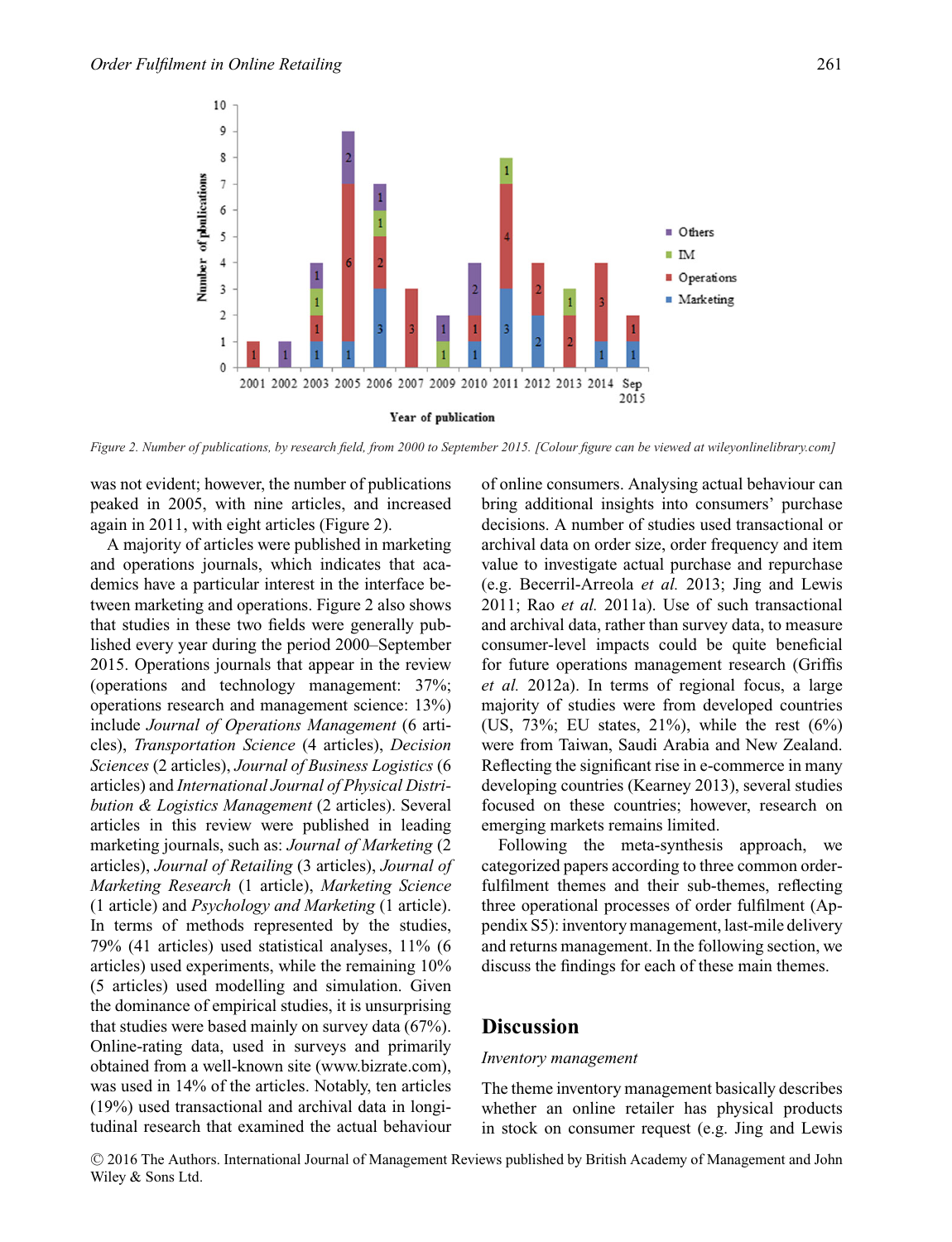2011; Kim and Lennon 2011). In our review, this theme also encompasses the assortment of products for consumer selection and the physical condition of products delivered to consumers (Cao *et al.* 2003). Online consumers can encounter stock-outs during the pre-purchase or post-purchase stages, depending on the actual stock position of an online retailer (Breugelmans *et al.* 2006). These authors essentially defined stock-out policies as ways to inform consumers of the status of stock-outs and replacement products. Online retailers use such policies to control which information to show to consumers, and when to show it, if a stock-out situation occurs during the online buying process. Product selection and assortment describes the breadth and the depth of merchandise offered by an online retailer. It also relates to the number of substitutions from which consumers can choose in the case of a stock-out. Product condition indicates whether the product received meets consumer expectations (i.e. is as described on the retailer's website), reflects order accuracy in terms of quality and quantity, and conveys that products were not damaged on receipt.

When searching for a product in a webshop, consumers often will assess an online retailer first based on the variety of products offered. Product selection and product range investigated, among other operational factors, have an impact on repeat purchase intentions (Cao *et al.* 2003; Cho 2015; Heim and Sinha 2001; Janda *et al.* 2002; Liao *et al.* 2010; Otim and Grover 2006). Consumer satisfaction and perception are significantly influenced by the breadth and depth of products at a retailer's website. However, retailers face a trade-off between higher consumer satisfaction resulting from offering a wide range of products and higher inventory costs resulting from offering this wider range. Because product availability has an impact on consumer loyalty and repurchase intention, maintaining inventory at sufficient levels is a challenge to online retailers (Cho 2015; Heim and Sinha 2001; Parasuraman *et al.* 2005; Rao *et al.* 2011a). Since online retailers want to ensure that there is a wide range of products on their website, as in a traditional shop, they seek to maintain substitutions and not to exceed stock-out rates generally found across various product categories (Boyer and Hult 2005b). Breugelmans *et al.* (2006) found that the stock-out policies offered by online retailers have a significant impact on consumer purchase and choice decisions.

If online retailers inform consumers of stock-outs only after they have placed an order (known as a

non-visible policy), this tends to reduce the probability of a purchase. A similar finding by Dadzie and Winston (2007) revealed that stock-outs have a negative impact on a consumer's repurchase intentions. A stock-out led to three possible outcomes, dependent on a consumer's judgements of the website attributes and consumer service functions: item substitution; switching to another website; or exit from the Internet. In another study by Rao *et al.* (2014) on the relationship between order-fulfilment elements and product return behaviour, the disclosure to consumers of inventory scarcity conditions in the pre-purchase stage increased the likelihood of products being returned. Thus, while the disclosure may help online retailers generate sales, it may also significantly affect the risk of product returns.

Based on transactional data from an online grocer, Jing and Lewis (2011) found that stock-outs have a tendency to increase purchases in the short run, since new consumers are more tolerant of this situation than existing ones; however, they found that stock-outs have a negative impact on repurchases by loyal consumers in the long run. In addition, the effects of stock-out were found to vary across product categories. Kim and Lennon (2011), who used experiments to investigate how consumers react to online apparel stock-outs, showed that stock-outs cause consumers to experience negative emotions, which adversely affect the online retailer's image, consumer satisfaction, and consumer repurchase intentions. Peinkofer *et al.* (2015) showed that price promotions could be used to lower consumer dissatisfaction due to online stock-outs of consumer electronics products. However, cycle time and in-stock availability surprisingly do not have a significant impact on the tendency of online consumers to repurchase (Dadzie *et al.* 2005). In this study, the same logistics consumer service construct was used for cycle time, in-stock availability, as well as for a consumer responsiveness factor that was investigated. Thus, the failure to find an association could be due to the effects of website attributes on these three factors or to a lack of other operational fulfilment factors in the model.

A number of studies found that the degree of satisfaction with a product on receipt has an impact on repurchase intentions (Cao *et al.* 2003; Collier and Bienstock 2006; Liao *et al.* 2010; Parasuraman *et al.* 2005; Thirumalai and Sinha 2005; Wolfinbarger and Gilly 2003). Online consumers tend to rate an online retailer highly and tend to continue purchasing if they receive products that accurately reflect the description given on the retailer's website.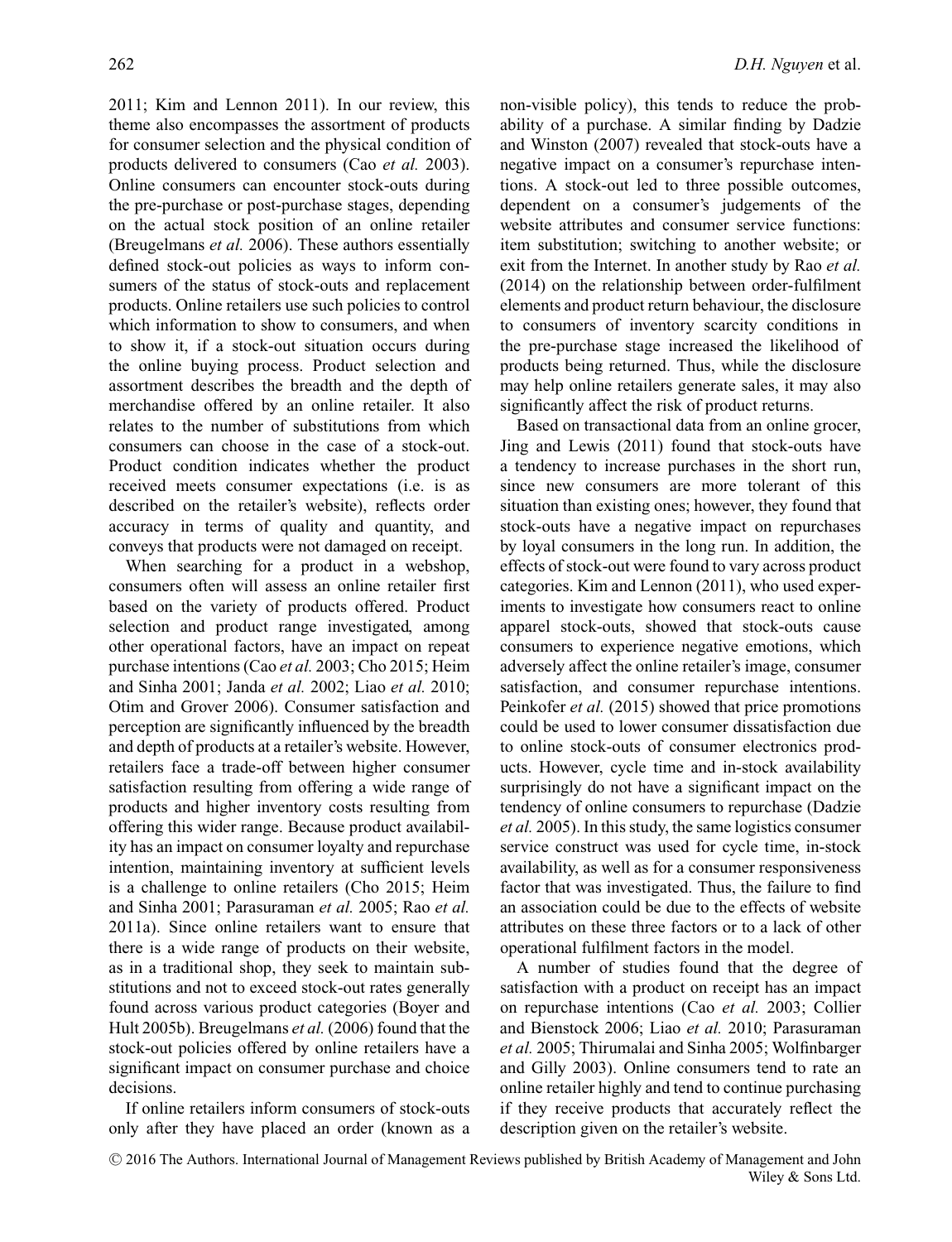| Inventory                         | Consumer behaviour                                                                                               |                                                                                                                                                                                                                                                                                                    |                          |  |
|-----------------------------------|------------------------------------------------------------------------------------------------------------------|----------------------------------------------------------------------------------------------------------------------------------------------------------------------------------------------------------------------------------------------------------------------------------------------------|--------------------------|--|
| management                        | Purchase                                                                                                         | Repurchase                                                                                                                                                                                                                                                                                         | Product return           |  |
| Product selec-<br>tion/assortment |                                                                                                                  | Cao et al. (2003); Cho (2015); Heim and Sinha<br>$(2001)$ ; Janda <i>et al.</i> $(2002)$ ; Liao <i>et al.</i> $(2010)$ ;<br>Otim and Grover (2006)                                                                                                                                                 |                          |  |
| Product availability              | Breugelmans et al. (2006); Jing<br>and Lewis (2011); Kim and<br>Lennon (2011); Peinkofer<br><i>et al.</i> (2015) | Boyer and Hult (2005b); Breugelmans et al. (2006);<br>Cho (2015); Dadzie et al. (2005); Dadzie and<br>Winston $(2007)$ ; Heim and Sinha $(2001)$ ; Jing and<br>Lewis $(2011)$ ; Kim and Lennon $(2011)$ ;<br>Parasuraman et al. (2005); Peinkofer et al.<br>$(2015)$ ; Rao <i>et al.</i> $(2011a)$ | Rao <i>et al.</i> (2014) |  |
| Product condition                 |                                                                                                                  | Cao <i>et al.</i> (2003); Collier and Bienstock (2006);<br>Liao et al. (2010); Parasuraman et al. (2005);<br>Thirumalai and Sinha (2005); Wolfinbarger and<br>Gilly (2003)                                                                                                                         |                          |  |

Table 4 summarize s the aspects of inventory management and consumer behaviour discussed in the papers reviewed above. From this table it is evident that most papers focus on repurchase and that attention to product returns is relatively limited (which is in line with the finding of De Leeuw *et al.* (2016) that product returns management has received comparably little research attention in online retail).

#### *Last-mile delivery*

Last-mile delivery, the final leg of a supply chain in which products are delivered to consumers, is a critical link between retailers and consumers in online retailing. The theme last-mile delivery in our review encompasses not only physical delivery, but also delivery information and options, shipping and handling charges and order tracking (e.g. Cao *et al.* 2003; Collier and Bienstock 2006; Esper *et al.* 2003; Lewis 2006). Depending on the situation, online retailers and consumers may agree on a delivery window or not. We can distinguish between three primary last-mile delivery methods in online retailing. The first is attended home delivery, where consumers must be present for taking delivery. The second is unattended delivery, where the consignment is left on the premises of the intended delivery address using a reception box or other safe place. The third method, which is increasingly adopted by online retailers, is delivery via manned or unmanned pickup points, including postal offices, lockers, shops or supermarkets. Regardless of the delivery methods used, online retailers need to ensure the timeliness of delivery, since this will contribute significantly to the success of their online business. Prior to placing an order, consumers are often provided with delivery information and options, such as carriers, shipping dates, timeslots, delivery time or fees. Shipping and handling charges are offered under different structures: unconditional free shipping; flat-rate shipping; and threshold-based free shipping. Consumers respond variously to these shipping fee structures by making a purchase decision, purchasing more products or abandoning the online shopping cart. Order tracking is an online service whereby consumers can track and trace the status of their orders. Order tracking is particularly important to online consumers when they cannot see a product physically before buying and, therefore, perceive the purchase to be high risk.

Esper *et al.* (2003) found that carrier disclosure on retail websites increased consumers' delivery-related perceptions and expectations and, thus, positively affected consumers' willingness to purchase. Further examination in the same study revealed that consumers demonstrate a greater willingness to buy if they are allowed to choose a shipment carrier. The results suggest that retailers who outsource transportation to third parties should consider a proper 'disclosure' or 'choice' delivery strategy if they want to increase trust and, thereby, attract and retain consumers. Bart *et al.* (2005) found that order fulfilment that includes delivery options has an indirect effect on consumer willingness to buy. as trust plays a mediating role between order fulfilment and behavioural intent. Specifically, including delivery options helps to build online trust, which subsequently influences willingness to buy. The authors also demonstrated that this indirect impact varies across a range of websites and consumer characteristics. Rao *et al.* (2011a) used the concept of electronic logistics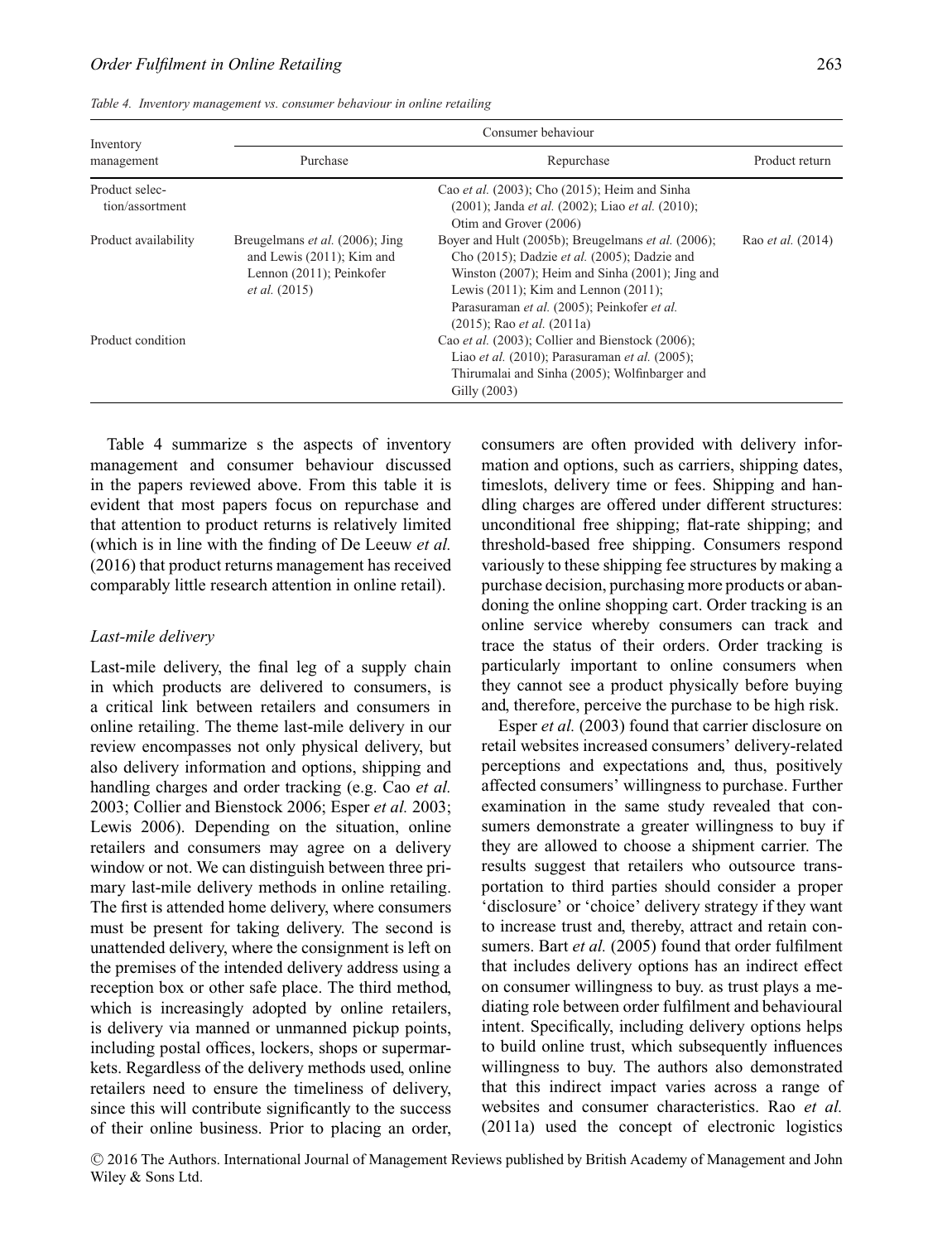service quality (e-LSQ), including physical distribution service quality (PDSQ) and physical distribution service price (PDSP), to measure consumer purchase satisfaction through structural equation modelling. Shipping options are also included in PDSQ. The results revealed that consumers satisfied with PDSQ tend to repurchase products. However, variety of delivery options does not have a significant impact on repurchase intention (Otim and Grover 2006).

Shipping and handling fees are particularly important for online retailers, as pricing serves as an effective marketing tool for influencing a consumer's purchase decision. In addition, such fees may be used to recover fulfilment costs (Lewis 2006). Through an examination of actual data for an internet retailer, Lewis (2006) and Lewis *et al.* (2006) found that shipping fees and promotions significantly affect a consumer's purchase pattern in terms of order incidence and size. While new consumers are more responsive to incentives that charge the lowest fee for the largest order size, existing consumers are more responsive to a base level of shipping fees. Shipping-fee structure thus affects consumer acquisition and retention. Accordingly, a retailer's logistics system should be designed to respond to demand fluctuations. Another study by Becerril-Arreola *et al.* (2013), which used simulation and sensitivity analysis, also proved that consumer purchase amounts are affected by applying a threshold to free shipping.

Based on the previously mentioned studies by Lewis (2006) and Lewis *et al.* (2006), Koukova *et al.* (2012) showed that online consumers had different evaluations and perceptions of two available shipping structures: flat-rate and threshold-based free shipping. Their experiments revealed that a consumer's response to shipping-fee structures is based mainly on order value. The importance of shipping and handling fees in retaining online consumers was confirmed in a study by Rao *et al.* (2011a). They showed that satisfaction with PDSP (i.e. with shipping and handling fees and online presentation of fees prior to purchase) is positively related to consumer purchase satisfaction and consumer retention. Their study also indicated a strong correlation between PDSP and PDSQ. Thus, improving order-fulfilment performance by increasing shipping fees may not improve purchase satisfaction. However, Cao *et al.* (2003) identified a negative and significant effect of price satisfaction (concerning product price, as well as shipping and handling charges) on satisfaction with the order-fulfilment process. They found a difference in consumer price tolerance when consumers bought

products from high-priced vs. low-priced e-tailers, which led to different expectations and levels of satisfaction regarding fulfilment processes. An alternative explanation offered for the negative correlation between order-fulfilment satisfaction and price satisfaction was that logistics cost-cutting by low-priced e-tailers resulted in a lack of follow-up service, meaning that consumers may have been satisfied with prices, but unhappy with after-sales services.

The sub-theme delivery is a critical factor, since it directly relates to the 'last mile' challenge for online retailers. In a study of successful online businesses, Reichheld and Schefter (2000) identified on-time delivery as one of the key drivers of consumer repurchase and found that any failure or delay in delivery can give online consumers a bad impression and result in diminished repurchases. Similarly, using archival data from an online retailer, Rao *et al.* (2011b) found that delays in the delivery of consumer orders have a significant impact on consumers' future purchase patterns. More specifically, an orderfulfilment glitch increases consumer order anxiety and decreases order frequency and size. The results suggest that minimizing order tardiness is as important as improving order-fulfilment performance. A number of studies in this review indicated that delivery time, when weighed alongside other operational factors, significantly affects online consumer behaviour. Since online consumers are quite sensitive to delivery time, this factor has the strongest impact on their satisfaction and hence repurchase intentions (Collier and Bienstock 2006) – a finding supported by other studies (Abdul-Muhmin 2011; Liao *et al.* 2010; Janda *et al.* 2002; Otim and Grover 2006).

However, when viewed separately from other operational factors, on-time delivery does not have a significant impact on the likelihood that a consumer will make a repurchase (Ramanathan 2010). Furthermore, the Ramanathan (2010) study showed that risk is not a moderator between on-time delivery and repurchase intention. Arguably, risk may play a mediating role if on-time delivery is investigated alongside other fulfilment factors. Based on a core model of consumers' behavioural intentions, Boyer and Hult (2005a, b, 2006), and Hult *et al.* (2007) showed that quality constructs of online grocers (namely e-business, service quality and product quality) have a significant effect on consumer repurchase intentions. However, the importance of these constructs depended on the delivery strategies used by the grocers in question. The delivery strategies (which were determined by delivery method or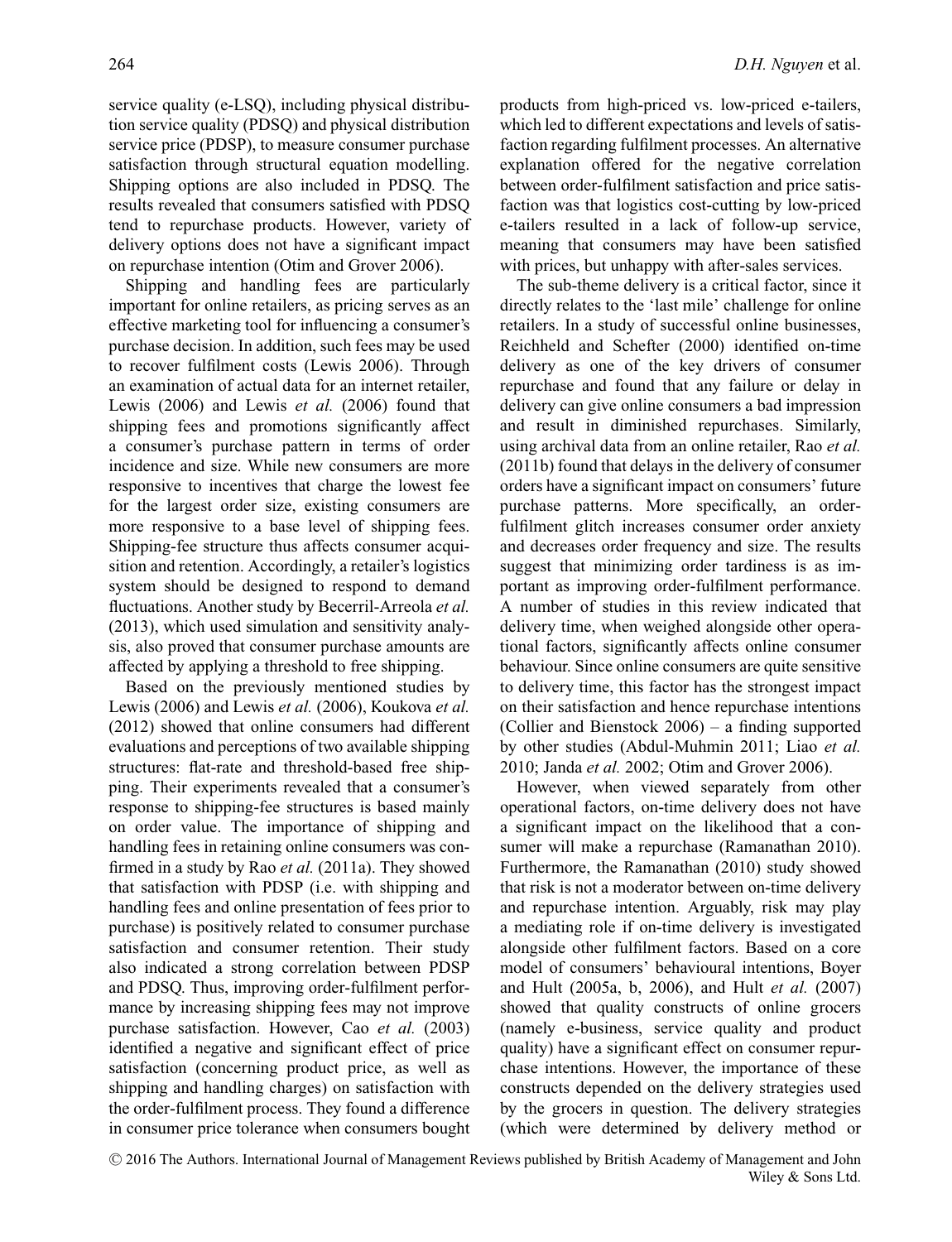picking method) included semi-extended, fully extended, decoupled, and centralized-extended. Ontime delivery influences not only purchase and repurchase intentions, but also product return behaviour. The failure of on-time delivery negatively affects the likelihood of products being returned (Rao *et al.* 2014). However, the findings of Rao *et al.* (2014) also indicate that the impact can be reduced if the initial consumer expectation of delivery timeliness is high.

It is interesting to note that few authors proposed methods or models to help online retailers reduce delivery costs and maximize profit by influencing consumer behaviour. Analysing routing and scheduling problems in attended home delivery services, Campbell and Savelsbergh (2005) developed methodologies for profit maximization that retailers can use to decide whether to accept or reject a time slot requested by consumers. Campbell and Savelsbergh (2006) propose the use of incentives (e.g. a discount) to guide consumers to choosing expected delivery time windows. These incentive schemes can substantially reduce the total distances of delivery tours and, thereby, reduce delivery costs and enhance profits. Although their models were based on a number of simplifying assumptions (e.g. equal probabilities for time slots), their findings have raised an interesting research stream in the interactions between order fulfilment and consumer behaviour. In a similar study of time-slot management, Agatz *et al.* (2011) found that changing the time-slot template (e.g. the number of time slots or delivery time windows) over spatial areas influences consumer choice of time slots. Offering narrow delivery time slots meets consumer expectation, but it reduces routing efficiency. In other words, there is a trade-off between delivery costs and service. The study by Agatz *et al.* (2011) had built-in assumptions of expected consumer demand by zip code area, which may have limited their model. Building on work by Campbell and Savelsbergh (2006), Yang *et al.* (2014) used a multinominal logit model to estimate consumer choice probability for time slot and delivery costs, based on historical and current data of consumer choices. Their framework for the dynamic pricing of delivery time slots for home delivery services produced a larger increase in profits compared with current delivery pricing policies in practice.

The last sub-theme of the last-mile delivery identified in our literature review was order tracking. Consumers often expect to know order status immediately after placing an order on a retailer's website. This feature has a significant impact on

repurchase intentions (Cao *et al.* 2003; Cho 2015; Liao *et al.* 2010; Otim and Grover 2006; Rao *et al.* 2011a; Thirumalai and Sinha 2005). Order tracking tools help to remove delivery uncertainty and give consumers a sense of control over their orders during the delivery period. The number of times a consumer tracks the status of an order online increases with order delivery delays (Rao *et al.* 2011b).

Table 5 summarize s how aspects of last-mile delivery relate to elements of consumer behaviour in the papers reviewed above. Here again we observe less attention given to consumer behaviour related to product returns compared with consumer behaviour related to (re)purchases.

#### *Returns management*

Returns management refers to the process whereby products are returned from consumers to retailers because they are damaged, unwanted or faulty. Frequently, this process is described in a returns policy. The theme returns management in our review relates to returns procedures, returns preparation, returns options, refunds, and returns handling (e.g. Smith (2005); Mollenkopf *et al.* (2007); Lantz and Hjort (2013)). The returns procedure consists of the necessary steps through which an online consumer must go in order to return a product to a retailer. Ease of locating returns procedures is critical for consumers, as is clarity of the procedures. Returns preparation is the first physical step in the procedure and relates to the availability of return labels and forms, as well as the supply of appropriate packing materials. Returns options refers to the available channels for returning products, for example, picking up returned products at home or sending back the returned product via post. Refunds are compensations made to consumers if they do not take a product, or if they exchange a product. The level of compensation for shipping fees, the required condition of the returned product, and whether a consumer will receive a full or partial refund all reflect the leniency or strictness of a returns policy. For example, [Zappos.com](http://Zappos.com) has a lenient policy that allows up to 365 days for the return of an item in its original condition. $8$  Importantly, the leniency of a returns policy also depends on local laws: e.g. consumers in the EU are entitled by law to a minimum 14-day return policy ('cooling-off period') with full refund of product costs and forward shipping

<sup>8</sup>Source:<http://www.zappos.com/shipping-and-returns> (accessed 29 September 2015).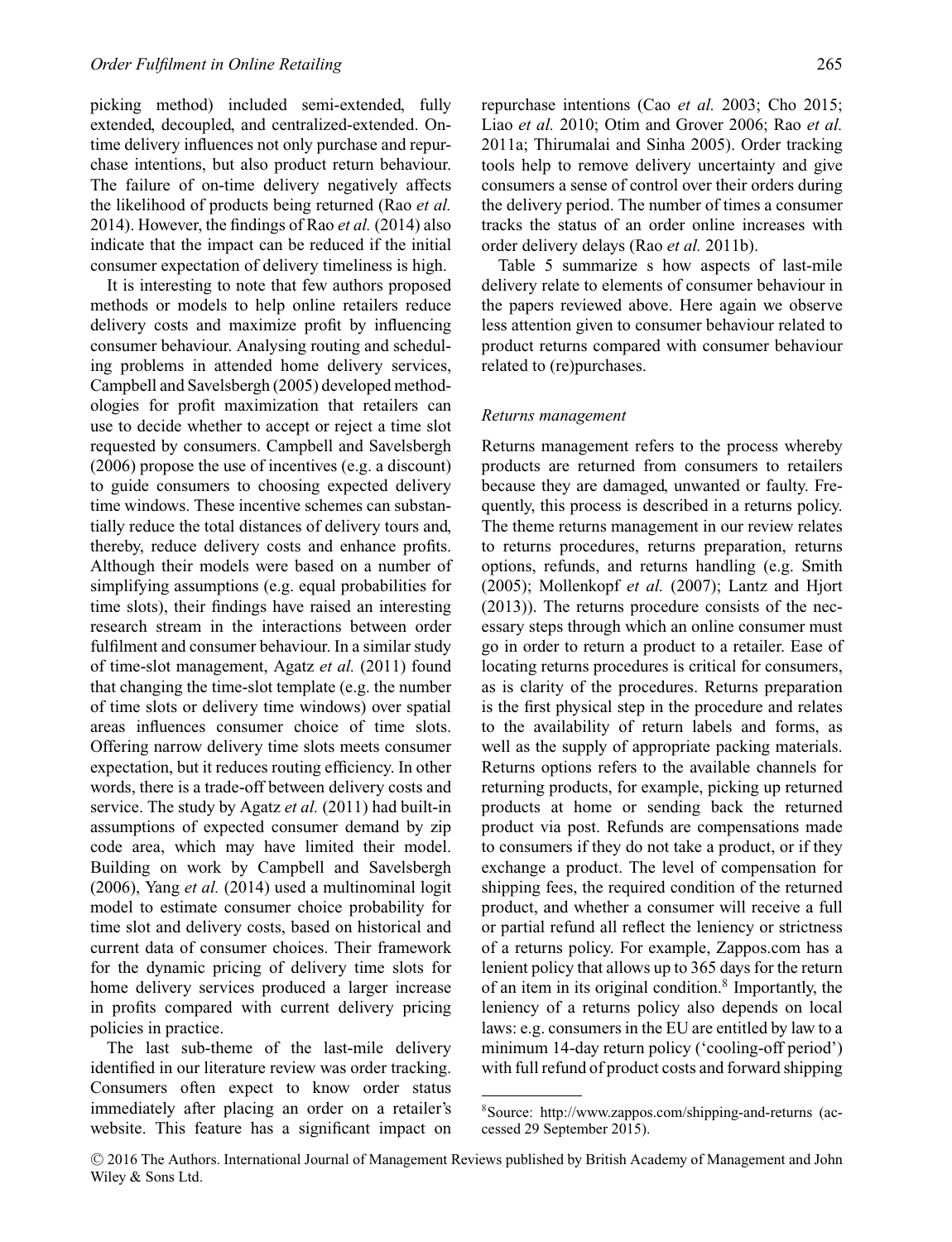| Last-mile delivery              | Consumer behaviour                                                                                                             |                                                                                                                                                                                                                                                         |                          |  |
|---------------------------------|--------------------------------------------------------------------------------------------------------------------------------|---------------------------------------------------------------------------------------------------------------------------------------------------------------------------------------------------------------------------------------------------------|--------------------------|--|
|                                 | Purchase                                                                                                                       | Repurchase                                                                                                                                                                                                                                              | Product return           |  |
| Delivery<br>information/options | Bart et al. (2005); Esper et al.<br>(2003)                                                                                     | Otim and Grover (2006); Rao et al. (2011a)                                                                                                                                                                                                              |                          |  |
| Shipping/handling<br>charges    | Becerril-Arreola et al. (2013);<br>Koukova et al. (2012); Lewis<br>$(2006)$ ; Lewis <i>et al.</i> $(2006)$                     | Cao et al. (2003); Rao et al. (2011a)                                                                                                                                                                                                                   |                          |  |
| Delivery                        | Agatz et al. (2011); Campbell<br>and Savelsbergh (2005);<br>Campbell and Savelsbergh<br>$(2006)$ ; Yang <i>et al.</i> $(2014)$ | Abdul-Muhmin (2011); Boyer and Hult (2005a,b,<br>2006); Hult et al. (2007); Collier and Bienstock<br>$(2006)$ ; Janda <i>et al.</i> $(2002)$ ; Liao <i>et al.</i> $(2010)$ ;<br>Otim and Grover (2006); Ramanathan (2010);<br>Rao <i>et al.</i> (2011b) | Rao <i>et al.</i> (2014) |  |
| Order tracking                  |                                                                                                                                | Cao et al. (2003); Cho (2015); Liao et al. (2010);<br>Otim and Grover (2006); Rao <i>et al.</i> (2011a,b);<br>Thirumalai and Sinha (2005)                                                                                                               |                          |  |

*Table 5. Last-mile delivery vs. consumer behaviour in online retailing*

costs. Returns handling describes how well an online retailer responds to a consumer's return request. The way in which a retailer addresses returns problems is a good indicator of its returns service quality.

Since consumers are unable to check products physically when buying online, online retailing tends to experience higher product returns than traditional retailing (Griffis *et al.* 2012a). Returns policies may influence consumer behaviour, while returns handling may have an impact on an online retailer's reverse logistics. Several studies in this review showed that the presentation of a returns policy on a website (Bart *et al.* 2005; Janda *et al.* 2002) or offering ease of return (Dadzie *et al.* 2005; Heim and Sinha 2001) have significant impacts on purchase and repurchase intentions. These studies investigated the impact of returns factors in correlation with other operational factors in the same models. Examining reverse logistics separately, Smith (2005) also confirmed that (i) ease of finding returns procedures on a retailer's website and (ii) ease of returning products significantly affected consumer purchase decisions. Bonifield *et al.* (2010) found that consumer purchase intentions are influenced by the interaction between returns policy characteristics, perceived control of the website and consumer trust. Returns-related factors such as returns procedures, returns preparation, returns options and returns handling are positively associated with consumer perception of the value of the return offer and consumer return satisfaction, which subsequently significantly affect consumer repurchase intentions (Mollenkopf *et al.* 2007). The findings suggest ways of improving returns management and satisfying consumers. Notably, ease of return does not significantly affect a consumer's likelihood of repurchase when

viewed in isolation (Ramanathan 2011). However, this factor will significantly affect the repurchase intention for both low-risk products (i.e. low-price and low-ambiguity products) and high-risk products (i.e. high-price and high-ambiguity products).

Consumers' assessments of returns shipping policies are not consistent with the normative assumptions of online retailers in light of attribution, equity and regret theories (Bower and Maxham 2012). Using both transactional data and survey data from online retailers, obtained by longitudinal research, Bower and Maxham (2012) demonstrated that consumers will adjust their post-return spending in response to returns policies regardless of attributions and cost fairness. This study proved that free returns lead to an increase in post-return repurchases, while fee-based returns decrease post-return repurchases. This suggests that online retailers should offer free returns to retain consumers in the long term. Lantz and Hjort (2013) similarly showed that a lenient returns policy also affects consumer behaviour: free returns lead to an increase in order frequency and to a decrease in the average value of orders and purchase items. Interestingly, this study notes that offering free delivery and free returns increases the probability of returns. Taking advantage of the incentives, shoppers tend to return a product shortly after its use. This type of return reflects an increasing trend towards what has been called 'retail borrowing' in the realm of commercial returns (Foscht *et al.* 2013). Based on archival data from an online retailer, Griffis *et al.* (2012a) pointed out that refund speed significantly affects consumer repurchase behaviour in terms of a percentage increase in order frequency, average number of items per order and average item value. Li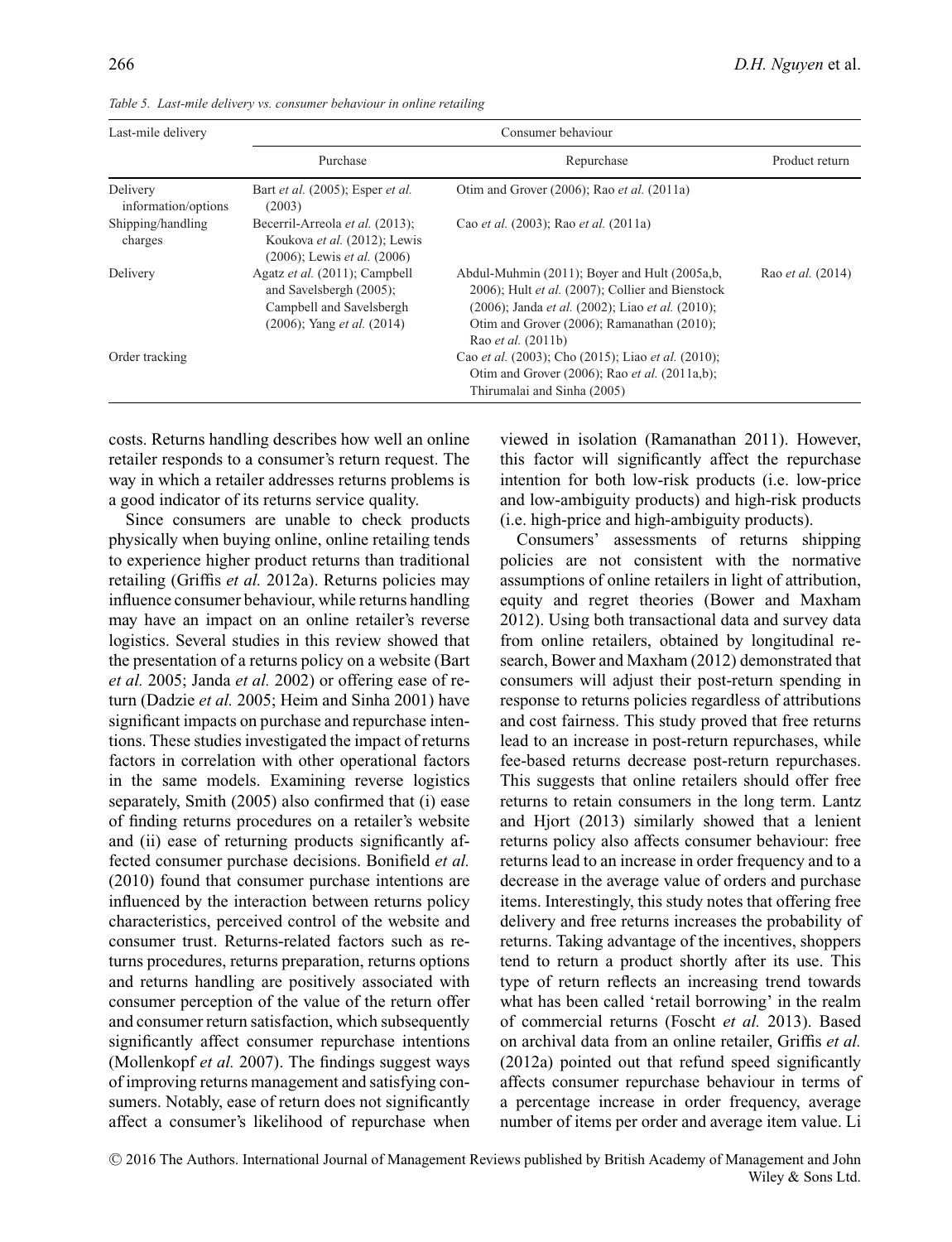| ٠<br>I |  |
|--------|--|

| Table 6. Returns management vs. consumer behaviour in online retailing |  |  |  |
|------------------------------------------------------------------------|--|--|--|
|------------------------------------------------------------------------|--|--|--|

| Returns management  | Consumer behaviour                                                                                     |                                                                                                                                                         |                                                         |  |
|---------------------|--------------------------------------------------------------------------------------------------------|---------------------------------------------------------------------------------------------------------------------------------------------------------|---------------------------------------------------------|--|
|                     | Purchase                                                                                               | Repurchase                                                                                                                                              | Product return                                          |  |
| Returns procedure   | Bonifield et al. (2010); Smith<br>(2005)                                                               | Bart et al. (2005); Dadzie et al. (2005);<br>Heim and Sinha (2001); Janda et al.<br>$(2002)$ ; Mollenkopf <i>et al.</i> $(2007)$ ;<br>Ramanathan (2010) |                                                         |  |
| Returns preparation | Bonifield et al. (2010)                                                                                | Mollenkopf et al. (2007)                                                                                                                                |                                                         |  |
| Returns options     | Bonifield et al. (2010)                                                                                | Mollenkopf et al. (2007)                                                                                                                                |                                                         |  |
| Refund              | Bonifield et al. (2010); Lantz<br>and Hjort (2013); Li et al.<br>$(2013)$ ; Pei <i>et al.</i> $(2014)$ | Bower and Maxham III (2012); Griffis et al.<br>(2012a)                                                                                                  | Lantz and Hiort $(2013)$ ;<br>Li <i>et al.</i> $(2013)$ |  |
| Returns handling    | Bonifield et al. (2010); Smith<br>(2005)                                                               | Mollenkopf et al. (2007); Ramanathan<br>(2011)                                                                                                          |                                                         |  |

*et al.* (2013) developed a joint-decision model for the pricing, returns and quality policy for a distributor involved in online direct selling. Product quality in their research refers to the consistency between consumer expectation of the purchased products and product characteristics associated with delivery speed and service quality. The goal of this study was to investigate specifically the impact of the pricing, returns and quality policy on consumer purchase and return decisions. The results show that a refund policy depends on a consumer's sensitivity to selling price, returns policy or product quality, while actual consumer returns depend on the refund and product quality. In addition, this study found that a lenient returns policy should be applied when the product quality is high and when the products have a high sales price. Similar results in a recent study by Pei *et al.* (2014) showed that a full return policy (i.e. a policy with 100% refund and free shipping on any size order) had a higher positive impact on consumer purchase intention than a partial return policy (i.e. a policy with restocking charges or handling fees).

Table 6 summarize s the aspects of returns management and consumer behaviour discussed in the papers reviewed above. Once more we observe that, for the most part, research is focused on the effect of returns processes on (re)purchasing elements of consumer behaviour.

Based on survey data, Xing *et al.* (2010) used factor analysis to confirm a framework for electronic physical distribution service quality (e-PDSQ). The framework consisted of several order-fulfilment elements such as order timeliness, order condition, product availability and return. Developed from a consumer's perspective, the framework reflects consumers' assessments of the order-fulfilment aspects of an e-commerce retailer. Improving e-PDSQ will lead to consumer satisfaction and repurchase intention. Based on a similar framework of orderfulfilment service quality (OFSQ), Koufteros *et al.* (2014) investigated the role of encounter satisfaction (i.e. consumer satisfaction with the current transaction) on the relationship between order-fulfilment elements and repurchase intentions in online retailing. Similarly to Xing *et al.*'s (2010) study, the three OFSQ dimensions, including inventory availability and product condition, were found to have significant impacts on encounter satisfaction, which in turn affects repurchase intentions.

The findings from the above studies offer interesting insights into the interactions between individual order-fulfilment elements and consumer behaviour in online retailing. These studies also investigated order fulfilment as a whole process. In a study on the relationship between order-fulfilment quality and referrals in online retailing, Griffis *et al.* (2012b) showed that order cycle time has a direct, negative effect on purchase satisfaction. It also has an indirect, negative effect on purchase satisfaction through order-fulfilment quality. Furthermore, order fulfilment has positive and significant effects on overall consumer satisfaction and consumer behavioural intentions (Cho 2015; Parasuraman *et al.* 2005; Semeijn *et al.* 2005; Wolfinbarger and Gilly 2003; Zhang *et al.* 2011). Order fulfilment by an online retailer is also positively related to consumer trust, which is a critical determinant of repurchase intentions (Bart *et al.* 2005; Chiu *et al.* 2009; Qureshi *et al.* 2009). Online consumers normally experience the quality of order fulfilment after receiving products. Chen and Chang (2003) found that order fulfilment has a significant effect on the online shopping experience. Thus, if orders are delivered in a satisfactory manner and within the stated time, a relationship of trust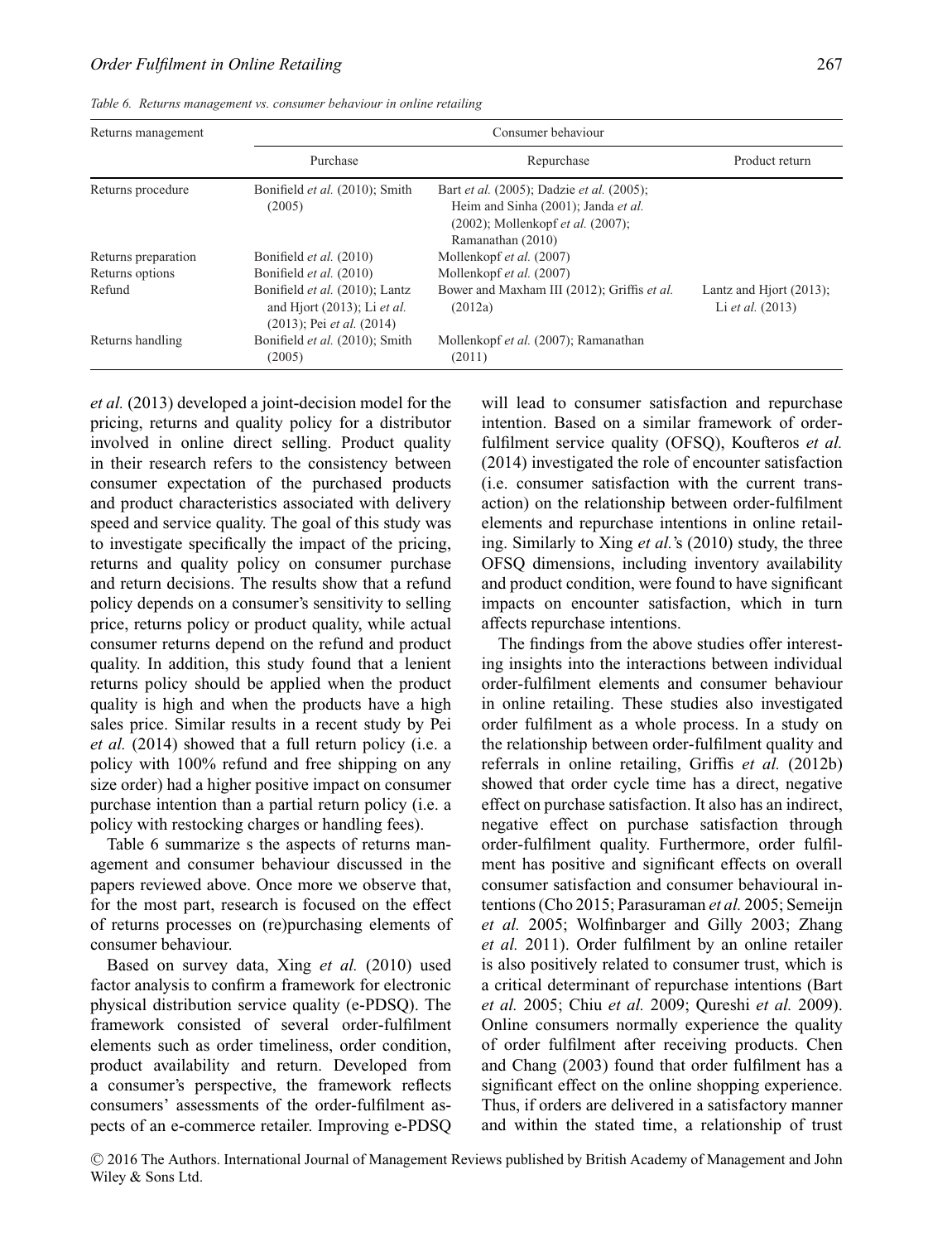develops, and consumers will tend to make future purchases.

Notably, the impact of order fulfilment on consumer satisfaction varies across types of products and consumers. Thirumalai and Sinha (2005) found that consumer satisfaction with order fulfilment is greatest for convenience goods (e.g. groceries), lower for shopping goods (e.g. apparel) and lowest for specialty goods (e.g. computers). Consumer expectations of order fulfilment vary with respect to product type: their expectations are highest for specialty goods, owing to their higher average value and small order quantities, and lowest for convenience goods, owing to their lower average value and higher average volumes. The results of the research of Thirumalai and Sinha (2005) suggest that order-fulfilment strategies should be designed for different product types. To classify product types, Cho (2015) proposed the concept of electronic product identifiability (EPI), the extent to which characteristics of a product can be identified in an online channel. Low-EPI products (e.g. clothing and accessories) require less consumer web interaction for online shopping than high-EPI products (e.g. electronics and computers). Using survey data, the author found that the positive effect of order fulfilment (including order tracking, on-time delivery and consumer support) on repurchase intention is stronger for high-EPI products than for low-EPI products. Although this finding is interesting, we note that the concept of EPI does not seem relevant for studying the relationship between order fulfilment and repurchase intention. The relationship between order fulfilment and the likelihood of consumer repurchase also may be affected by online retailer service product categories, which are differentiated by volume, scope, online customization and jointbranding characteristics (Heim and Sinha 2001). In addition, Bart *et al.* (2005) suggest that the indirect impact of order fulfilment on consumer behavioural intent through online trust may differ across website categories and consumer characteristics, since the mediation of trust varies across these two features.

#### *Theoretical perspectives from the evidence*

As part of our synthesis, we identified various theories that were adopted by authors of the retrieved papers. Although individual researchers have developed own models containing similar factors to others, the factors often have been operationalized from different theoretical perspectives. A frequently used theory in papers from our review is the Expectation

Confirmation Theory (ECT), which suggests that if consumers' expectations of service performance are met, confirmation is formed and consumers are satisfied. It is often used to explain post-purchase behaviour, e.g. repurchase or product return. Expectation Confirmation Theory has also helped researchers to predict the impacts on repurchase intention of cycle time, stock-outs, product assortment, order tracking or delivery failure (Dadzie and Winston 2007; Dadzie *et al.* 2005; Liao *et al.* 2010; Peinkofer *et al.* 2015; Rao *et al.* 2011b). Additionally, it has contributed to an understanding of the main effect of delivery reliability, as well as the moderation effect of delivery timeliness, on the likelihood of product return (Rao *et al.* 2014). Our review shows that the Theory of Reasoned Action (TRA) and Theory of Planned Behaviour (TPB) are also used to explain online consumer behaviour. According to these theories, consumer behaviour is determined by the intention to perform a particular behaviour; and behavioural intention is influenced by consumer attitude, perception and subjective belief. The TRA and the TPB have been used to examine how orderfulfilment elements (e.g. delivery and stock-outs) affect repurchase intention (Abdul-Muhmin 2011; Chiu *et al.* 2009; Collier and Bienstock 2006; Otim and Grover 2006). Drawing on Signalling Theory, Bonifield *et al.* (2010) and Pei *et al.* (2014) explain how the characteristics and extent of a return policy affect consumer purchase intention. Attribution Theory (Koukova *et al.* 2012) and Basic Price Theory (Lantz and Hjort 2013) have been used to explain how purchase intention is affected by shipping charges and lenient return policies, respectively. A review of the theoretical lenses applied to the remaining evidence revealed that multiple other perspectives were used to investigate the relationships between online consumer behaviour and order-fulfilment aspects, e.g. Adaption Theory (Koufteros *et al.* 2014), Discrepancy-Evaluation Theory of Emotion (Kim and Lennon 2011) and Transaction Costs Economics Theory (Griffis *et al.* 2012a). Given the diversity of theoretical perspectives, we propose the use of a combination of theories for further investigation within our integrative framework. The use of Expectancy Disconfirmation Theory, Distributive Justice and Transaction Cost Economics theories in the study by Rao *et al.* (2011b) is a good example. Notably, the dominant theories used were from psychology and marketing fields. Little of the examined research adopted theories from operations management or operations research. While linear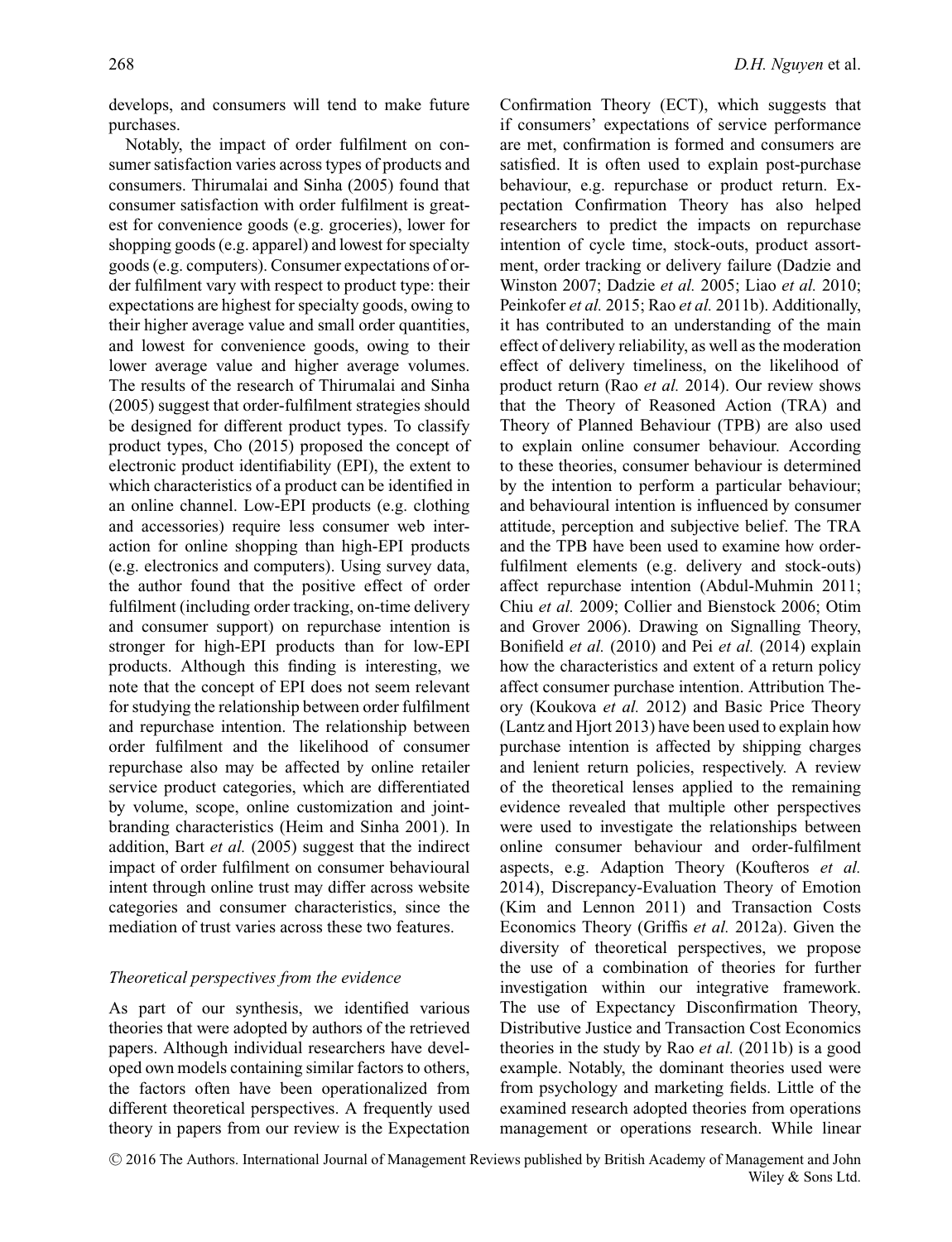

*Figure 3. Integrative framework of order fulfilment and consumer behaviour in online retailing*

and integer programming with a heuristic approach was used to solve vehicle routing problems related to consumer choice of time slots in home attended delivery (Agatz *et al.* 2011; Campbell and Savelsbergh 2006; Campbell and Savelsbergh 2005; Yang *et al.* 2014), the models in these studies were based on the theory of revenue management. Therefore, we call for the use of a combination of theories from operations, marketing and psychology to investigate the interface between marketing and operations in online retailing.

## **An integrative framework of order fulfilment and consumer behaviour in online retailing**

Based on our review of the literature, we propose an integrative framework of order fulfilment and consumer behaviour in online retailing (Figure 3). This framework provides an overview of key elements of order fulfilment, as well as links between these elements and online consumer behaviour. It provides insight into the potential interactions between marketing and operations in order to provide opportunities to devise instruments that will influence consumer behaviour (as viewed through the dimensions purchase, repurchase and product return).

This framework considers three main operational processes of order-fulfilment: inventory management, last-mile delivery and returns management. Consumer behaviour consists of three main dimensions: purchase, repurchase and product return. Our review indicates that the impacts of order-fulfilment elements on repurchase intention differ across studies. For example, some studies indicate a positive impact of the availability of delivery options (Bart *et al.* 2005), on-time delivery (Otim and Grover 2006), in-stock availability (Heim and Sinha 2001) and ease of return (Mollenkopf *et al.* 2007) on repurchase intention; however, other research found that these order-fulfilment elements have no significant impact (Dadzie *et al.* 2005; Otim and Grover 2006; Ramanathan 2010, 2011). In addition, our review showed that trust and perceived risk can play a mediating or moderating role between online retailing order fulfilment and consumer behaviour (Bart *et al.* 2005; Bonifield *et al.* 2010; Chiu *et al.* 2009; Esper *et al.* 2003; Qureshi *et al.* 2009; Ramanathan 2011). Trust in online retailing consists of consumer perceptions of, or beliefs about, whether online retailers deliver on expectations and provide reliable information on their websites (Bart *et al.* 2005). Urban *et al.* (2000) insist that the most important element of consumer trust is order fulfilment (as cited in Esper *et al.* (2003)). Trust is often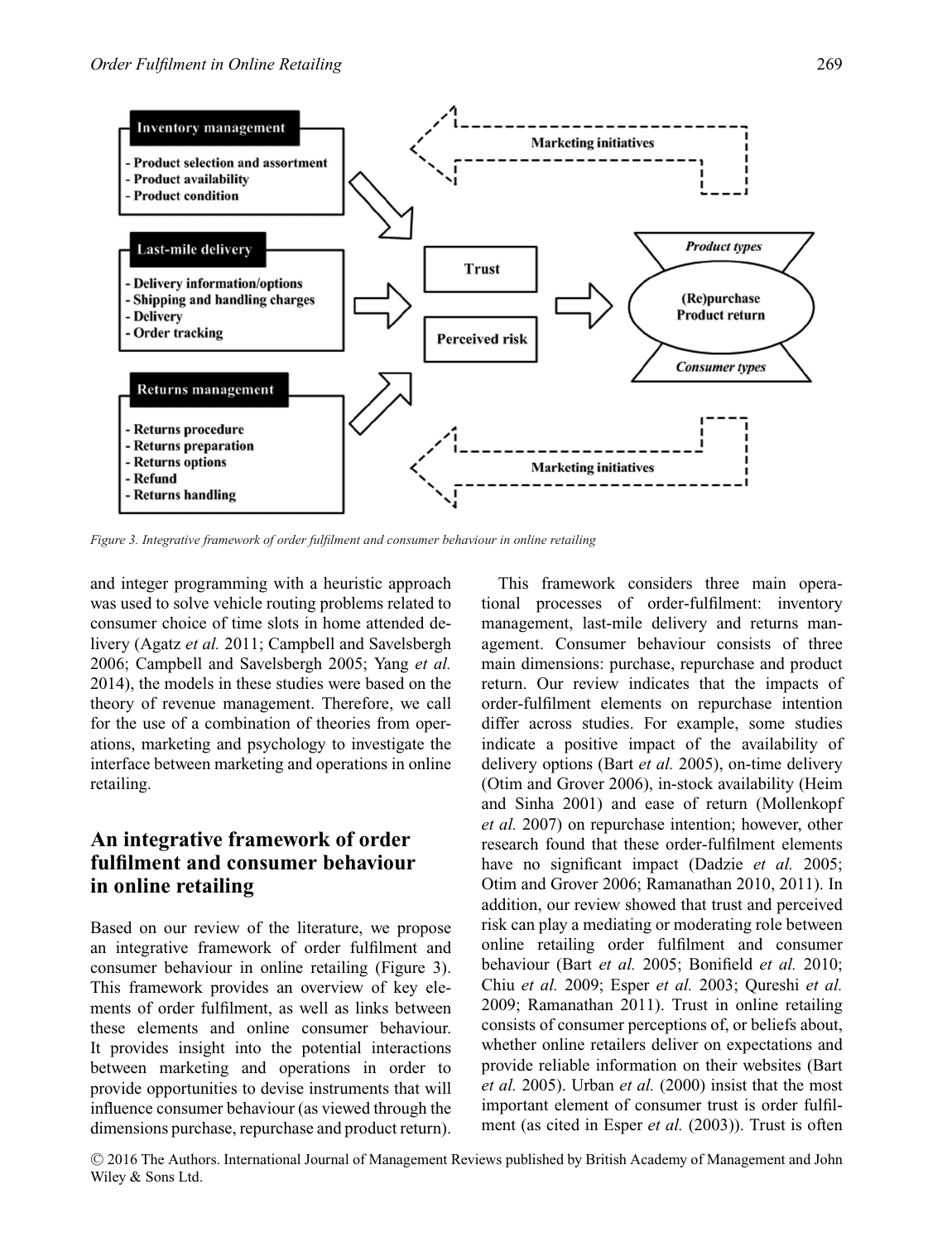| Product categories                              | Frequency | $\frac{0}{0}$  | Examples                                                                                                                                |
|-------------------------------------------------|-----------|----------------|-----------------------------------------------------------------------------------------------------------------------------------------|
| Various online products (not stated)            | 25        | 48             | n.a.                                                                                                                                    |
| Groceries                                       | 8         | 15             | food, non-food products                                                                                                                 |
| Printed material                                |           | 8              | books, magazines                                                                                                                        |
| Non-perishable grocery and drugstore items      |           | 6              | pasta, noodles, face moisturisers                                                                                                       |
| Consumer electronics                            |           | 4              | MP3 player, personal computers                                                                                                          |
| Seasonal products and perishable products       |           |                | Christmas trees, roses                                                                                                                  |
| Consumable and non-consumable products          |           | 4              | consumable products: food, flowers, gifts,<br>vitamins, perfume; non-consumable products:<br>jewellery, furniture, clothes, electronics |
| Apparel                                         |           |                | clothes                                                                                                                                 |
| Home, garden, personal items                    |           |                | chairs, loppers, cosmetics                                                                                                              |
| Margarine and cereals                           |           |                | margarine, cereals                                                                                                                      |
| Meat products                                   |           | 2              | meat                                                                                                                                    |
| Food products                                   |           |                | meat, milk, vegetables                                                                                                                  |
| Flash drive and coffeemaker                     |           | $\mathfrak{D}$ | flash drive, coffeemaker                                                                                                                |
| Personal accessory (fashion intensive products) |           | 2              | jewellery, hand-watches                                                                                                                 |

*Table 7. Product categories from the studies*

examined as a mediator between order fulfilment and purchase/repurchase intentions (Bart *et al.* 2005; Chiu *et al.* 2009; Qureshi *et al.* 2009). Trust in online retailers moderates consumers' reactions to return policies, which consequently affect consumers' purchase intentions (Bonifield *et al.* 2010). Some authors discuss perceived risk – the risk that consumers feel when they expect potentially undesirable consequences as a result of online purchases. Ramanathan (2011) found that risk, defined in terms of price and ambiguity of products (i.e. the degree to which a product's description is accurate), moderates the relationship between retailers' capability of handling product returns and repurchase intention. For further understanding of trust and perceived risk in an online environment, see related reviews of these two concepts by Rose *et al.* (2011) and Li *et al.* (2012).

Consumer purchase intentions are dependent on consumer types and product types (Bart *et al.* 2005; Heim and Sinha 2001; Thirumalai and Sinha 2005; Ramanathan 2010, 2011). Consumers have been classified based on several variables. Some classify online consumers based on website familiarity, online expertise, online shopping experience or online entertainment experience (Bart *et al.* 2005); while others classify consumers based on shopping motivations as convenience shoppers, variety seekers, balanced buyers or store-oriented shoppers (Rohm and Swaminathan 2004). These consumer types react differently to order-fulfilment options. Bart *et al.* (2005) suggest that improving order fulfilment creates consumer trust, which may consequently affect purchase and repurchase intentions in online retailing.

Consumer reactions to order-fulfilment options will also differ between product groups. In their research of impacts of order fulfilment on consumer satisfaction using three product groups, Thirumalai and Sinha (2005) found that the level of risk consumers perceive when they spend time and money searching for, evaluating and buying products is lowest for convenience goods (e.g. groceries), medium for shopping goods (e.g. apparel) and highest for specialty goods (e.g. electronics). Consequently, the authors suggest that consumer expectations of order fulfilment are likely to increase moving from convenience goods to specialty goods. Ramanathan (2010, 2011) investigated how risk characteristics of products influence the relationships between order-fulfilment elements (i.e. on-time delivery and returns handling) and repurchase intention. They devised four product categories based on a combination of low and high levels of price and product ambiguity and classified products into groups in terms of risks (high, medium or low). A relationship between order fulfilment and repurchase intention also differs between two EPI product groups that have different levels of web interaction, as discussed earlier (Cho 2015). Table 7 provides a list of product categories investigated by the authors incorporated in our literature review.

Table 7 reveals that half the studies did not specify a product category and that, when categories were indicated, groceries gained the most attention. However, specifying the product category is important, as the interaction between order-fulfilment aspects and online consumer behaviour differs between product groups. Kim and Lennon (2011) found, for example, that online apparel stock-outs negatively affect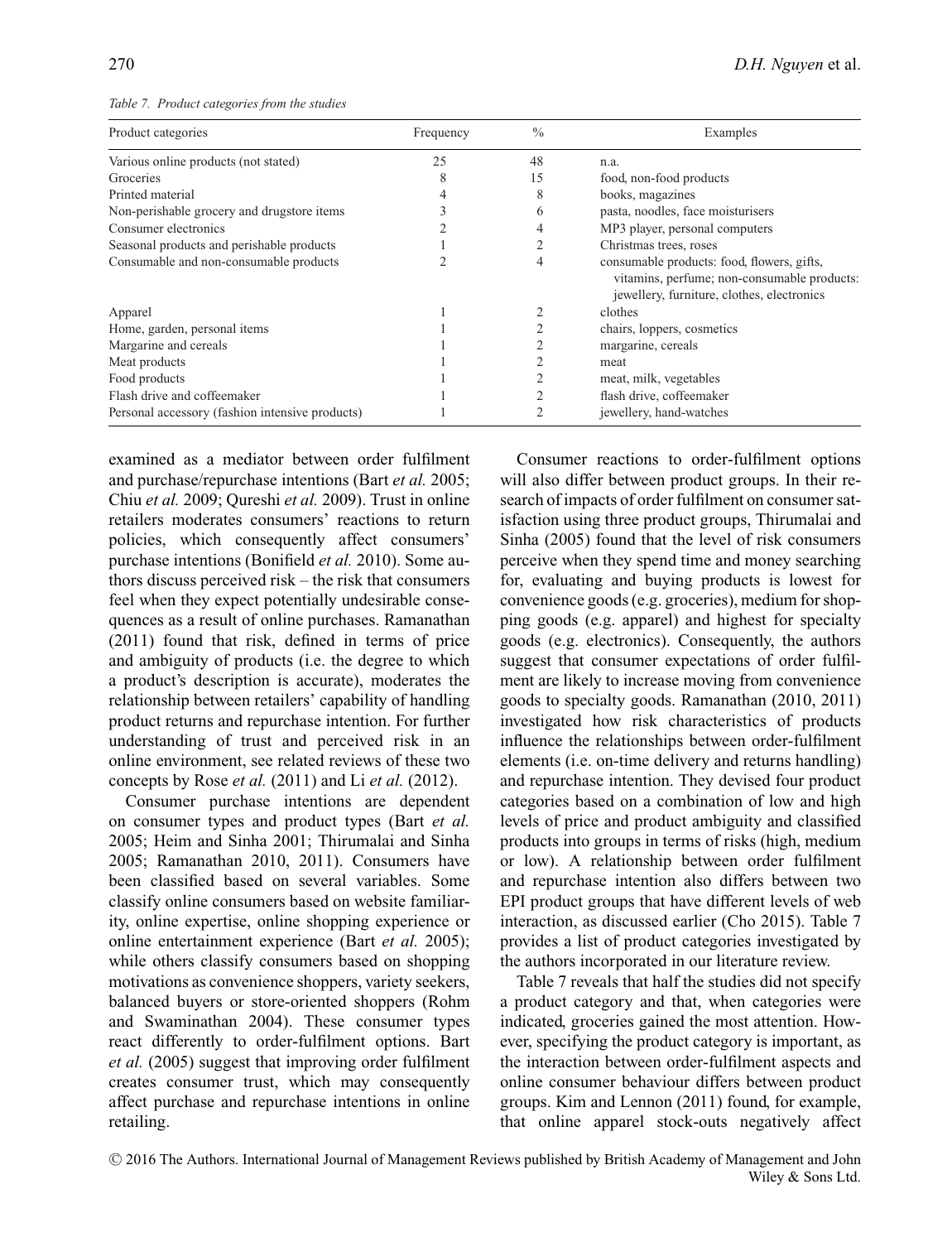consumer repurchase intention, while Dadzie *et al.* (2005) found no impact for different types of products, e.g. books, clothing and shoes, and electronic equipment. Rao *et al.* (2011a) found that the variety of delivery options for an online purchase (across various retail products) can increase repurchase intentions through increased consumer satisfaction; yet, according to Otim and Grover (2006), delivery options do not have a significant impact on repurchase intentions with personal computers. Therefore, we recommend further examination of the relationships between order-fulfilment aspects and online consumer behaviour in different types of products, with a specific emphasis on product and consumer group differences, following Kim and Lennon (2011), Peinkofer *et al.* (2015) and Rao *et al.* (2011a).

Furthermore, we observe that most of the studies do not examine interaction effects of order-fulfilment elements and consumer behaviour. We notice that order-fulfilment elements were examined primarily in association with a set of other antecedents, such as website characteristics, while several articles limited their study to selected elements (some as few as one). When individual order-fulfilment aspects are examined in isolation, correlations between constructs may be identified. For example, the findings of Rao *et al.* (2011a) indicated a strong correlation between PDSP and PDSQ – factors that influence consumer satisfaction and, thereby, loyalty. Order fulfilment appears to have both direct and indirect main effects on consumer behaviour in an online context. Following Heim and Sinha (2001), however, we would suggest investigating the interactions between these order-fulfilment elements as a promising area for future research.

Finally, we found that marketing initiatives in relation to order-fulfilment elements can be used to influence online consumer behaviour in order to achieve logistics objectives. Survey results from several studies in our review suggest a number of marketing incentives that may help retailers satisfy, attract and retain online consumers. More specifically, proper shipping-fee strategies influence consumers' order incidence and size (and, thus, retailers' revenue and profit) (Becerril-Arreola *et al.* 2013; Lewis 2006; Lewis *et al.* 2006). We contend that order-fulfilment services and related incentives offered (e.g. delivery options, the offering of free shipping with or without a threshold, and lenient returns policies) will all affect order-fulfilment performance.

## **Conclusions**

Following a five-step approach for systematically reviewing literature, this paper analysed and synthesized findings from 52 peer-reviewed papers, primarily from literature on marketing and operations management, published between 2000 and September 2015. We focused our literature review on the relationship between order fulfilment and consumer behaviour in online retailing. Consumer behaviour has been interpreted as purchase, repurchase and product return. We summarized our findings along three order-fulfilment processes that influence consumer behaviour in online retailing: inventory management, last-mile delivery and returns management. By means of a systematic review, we aimed to (i) identify order-fulfilment elements that are relevant to online consumer behaviour, from pre-purchase to post-purchase, (ii) understand the relationship between order-fulfilment performance and consumer behaviour, and (iii) inspire future research on developing consumer service strategies that take into account these behavioural responses to order-fulfilment performance outcomes.

Regarding the first objective, we identified the following key elements for each of the three orderfulfilment processes: three elements for inventory management (i.e. product selection and assortment, product availability and product condition); four elements of last-mile delivery (i.e. delivery information and options, shipping and handling charges, delivery and order tracking); and five elements of returns management (i.e. returns procedure, returns preparation, returns options, refunds and returns handling). We found that all these elements influence one or more of the three dimensions of online consumer behaviour (purchase, repurchase and product return). We noted that, among consumer behaviour elements, product return has received the least attention in relation to order-fulfilment elements (Tables 4–6).

With regard to the second objective, we found that, although authors unanimously indicated significant impacts of order-fulfilment elements on consumer behaviour in online retailing, they typically focus on individual order-fulfilment elements (e.g. stock-outs by Jing and Lewis (2011), delivery by Rao *et al.* (2011b) or returns management by Mollenkopf *et al.* (2007)). While some authors investigated the relationship between order fulfilment and purchase or repurchase intentions (e.g. Griffis *et al.* (2012b) and Xing *et al.* (2010)), they missed other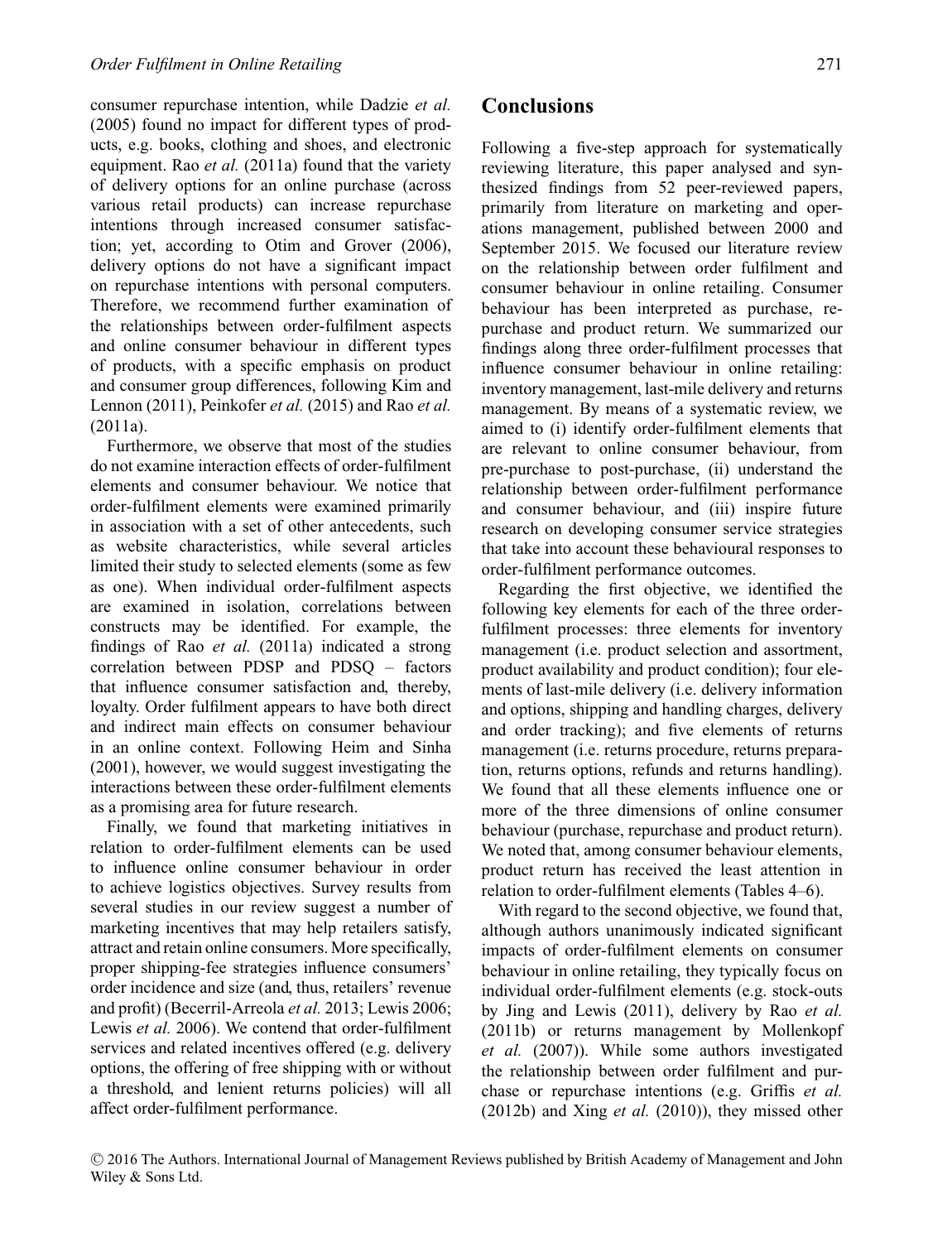order-fulfilment-related elements, such as shipping/handling charges and refunds (e.g. Lewis 2006; Pei *et al.* 2014). As a result, there is potential for a more integrated approach. Our integrative framework highlights key order-fulfilment elements and their relationship to online consumer behaviour and therefore may provide a good starting point for such research.

With regard to the third objective, this review inspires several areas of future research based on gaps identified in our study. We notice that there have been no papers that study order-fulfilment elements in relationship to consumer behaviour in online retailing in an integrative manner. As a step towards future research, we propose an integrative framework about relationships between order fulfilment and dimensions of consumer behaviour in online retailing. Future research on the relationship between order fulfilment and online consumer behaviour should preferably cover all the elements mentioned, using a combination of theories from operations, marketing and psychology. Attention also should be paid to interaction effects between order-fulfilment elements and online consumer behaviour, as this is lacking in the current literature, since only main effects are studied.

There are not many studies on steering online consumer behaviour in order to manage orderfulfilment activities better; exceptions are offering discounts (e.g. Campbell and Savelsbergh 2006) and using time-slot templates (e.g. Agatz *et al.* 2011) to influence consumer choice of time slots in an online purchase in order to affect delivery. Our review thus reveals opportunities for developing strategies and incentives to align consumer behaviour with expected order-fulfilment outcomes. While some researchers offer suggestions for how strategies may help businesses meet their logistics objectives (Boyer and Hult 2005b; Griffis *et al.* 2012b; Kim and Lennon 2011), the ways in which strategies are influenced by online consumer behaviour have not been investigated in depth in the literature. Campbell and Savelsbergh's (2006) paper is a good example of an in-depth study showing how delivery-fee discounts by online retailers may be used to steer consumer demand in order to reduce total delivery costs. Methods of guiding consumer behaviour to other order-fulfilment aspects such as inventory management and returns management could be investigated. In terms of our integrative framework, one may interpret these methods as marketing incentives that influence relationships between order-fulfilment aspects and consumer behaviour. Such studies require the availability of transactional and archival data

from retailers. As most of the studies in our review used survey data in statistical analyses (e.g. multiple regression or structural equation modelling), we suggest that further research also examine different types of data (e.g. transactional and archival data) in order to understand better the dynamics between marketing and operations (Griffis *et al.* 2012a).

Furthermore, we find that the number of studies focusing on product return as an element of consumer behaviour in online retailing is limited (Lantz and Hjort 2013; Li *et al.* 2013; Rao *et al.* 2014). This suggests the potential for developing research on the effects of order-fulfilment elements on product return and vice versa (e.g. the impacts of availability of different returns options or the quality of returns handling on product return; or a study on how product return may affect inventory management strategies by online retailers). Finally, internet shopping allows consumers to shop anytime from anywhere; however, a majority of studies in our review focused on a specific country. Cross-border e-commerce is developing quickly, especially in Europe (Accenture 2011; Deloitte 2014). Applying the framework for online transactions across countries may produce different results. This calls for further investigation of the aspects of our framework, and their interactions, in cross-border settings.

We acknowledge that our research has limitations. First, our review focused on online order fulfilment and its relation to three main dimensions of online consumer behaviour: purchase; repurchase; and product return. We could extend the model beyond online order fulfilment to include aspects such as 'showrooming' (i.e. evaluating a product through physical stores and buying it online) or 'reverse showrooming' (i.e. evaluating a product through online channels and buying it at a physical store). With the advent of mobile channel, tablets and social media, both retailers and consumers are moving from a multi-channel world to an omni-channel world (Bell *et al.* 2014; Verhoef *et al.* 2015). Future research may therefore focus explicitly on the interaction of online and offline channels. Second, like any other systematic review, our search is based on a limited set of keywords, as listed in Appendix S1. To the best of our knowledge, this study is the first systematic literature review of consumer behaviour and order-fulfilment aspects in online retailing. Although the proposed model needs empirical investigation, this study can contribute to better understanding and management of the relationship between order fulfilment and consumer behaviour in online retailing and, thereby,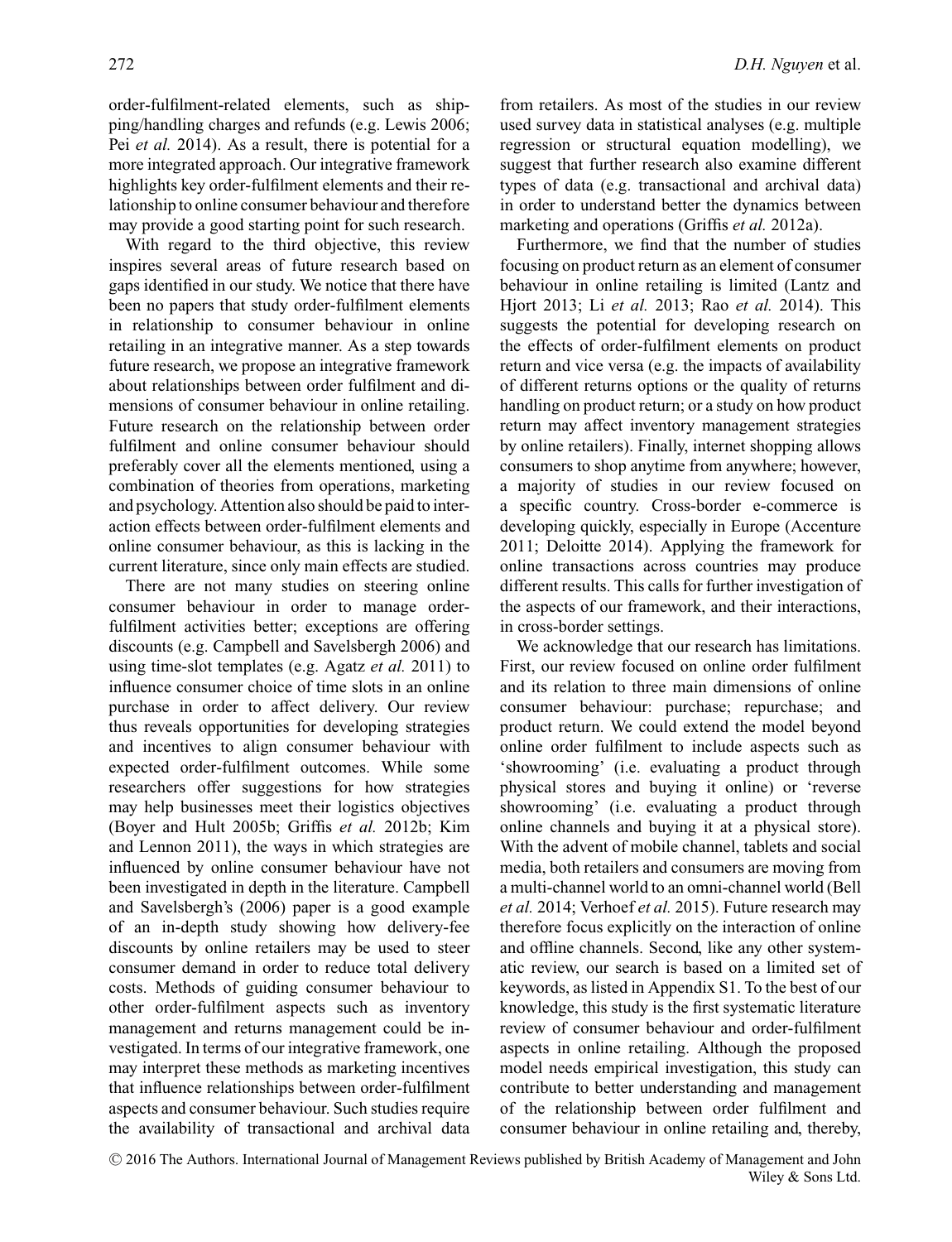contribute to better understanding and management of the operations vs. marketing interface.

The authors would like to thank the anonymous reviewers and, in particular, the Associate Editor for their encouragement, advice and suggestions in improving this manuscript.

## **References**

- Abdul-Muhmin, A.G. (2011). Repeat purchase intentions in online shopping: the role of satisfaction, attitude, and online retailers' performance. *Journal of International Consumer Marketing*, **23**, pp. 5–20.
- ABS (2015). *Academic Journal Guide 2015*. London: ABS.
- Accenture (2011). *European Cross-Border E-Commerce: the Challenge of Achieving Profitable Growth*. Chicago, IL: Accenture.
- Agatz, N., Campbell, A., Fleischmann, M. and Savelsbergh, M. (2011). Time slot management in attended home delivery. *Transportation Science*, **45**, pp. 435–449.
- Agatz, N.A., Fleischmann, M. and Van Nunen, J.A. (2008). E-fulfillment and multi-channel distribution: a review. *European Journal of Operational Research*, **187**, pp. 339– 356.
- Bart, Y., Shankar, V., Sultan, F. and Urban, G.L. (2005). Are the drivers and role of online trust the same for all web sites and consumers? A large-scale exploratory empirical study. *Journal of Marketing*, **69**, pp. 133–152.
- Becerril-Arreola, R., Leng, M. and Parlar, M. (2013). Online retailers' promotional pricing, free-shipping threshold, and inventory decisions: a simulation-based analysis. *European Journal of Operational Research*, **230**, pp. 272– 283.
- Bell, D.R., Gallino, S. and Moreno, A. (2014). How to win in an omnichannel world. *MIT Sloan Management Review*, **56**, pp. 45–53.
- Bonifield, C., Cole, C. and Schultz, R.L. (2010). Product returns on the Internet: a case of mixed signals? *Journal of Business Research*, **63**, pp. 1058–1065.
- Booth, A., Diana, P. and Anthea, S. (2011). *Systematic Approaches to a Successful Literature Review*. US: Sage.
- Bower, A.B. and Maxham, J.G. III (2012). Return shipping policies of online retailers: normative assumptions and the long-term consequence of fee and free returns. *Journal of Marketing*, **76**, pp. 110–124.
- Boyer, K.K. and Hult, G.T.M. (2005a). Customer behavior in an online ordering application: a decision scoring model. *Decision Sciences*, **36**, pp. 569–598.
- Boyer, K.K. and Hult, G.T.M. (2005b). Extending the supply chain: integrating operations and marketing in the online grocery industry. *Journal of Operations Management*, **23**, pp. 642–661.
- Boyer, K.K. and Hult, G.T.M. (2006). Customer behavioral intentions for online purchases: an examination of fulfill-

ment method and customer experience level. *Journal of Operations Management*, **24**, pp. 124–147.

- Breugelmans, E., Campo, K. and Gijsbrechts, E. (2006). Opportunities for active stock-out management in online stores: the impact of the stock-out policy on online stockout reactions. *Journal of Retailing*, **82**, pp. 215–228.
- Brynjolfsson, E., Hu, Y. and Simester, D. (2011). Goodbye pareto principle, hello long tail: the effect of search costs on the concentration of product sales. *Management Science*, **57**, pp. 1373–1386.
- Burke, R.R. (2002). Technology and the customer interface: what consumers want in the physical and virtual store. *Journal of the Academy of Marketing Science*, **30**, pp. 411–432.
- Campbell, A.M. and Savelsbergh, M.W. (2005). Decision support for consumer direct grocery initiatives. *Transportation Science*, **39**, pp. 313–327.
- Campbell, A.M. and Savelsbergh, M.W. (2006). Incentive schemes for attended home delivery services. *Transportation Science*, **40**, pp. 327–341.
- Cao, Y., Gruca, T.S. and Klemz, B.R. (2003). Internet pricing, price satisfaction, and customer satisfaction. *International Journal of Electronic Commerce*, **8**, pp. 31–50.
- Chen, S.-J. and Chang, T.-Z. (2003). A descriptive model of online shopping process: some empirical results. *International Journal of Service Industry Management*, **14**, pp. 556–569.
- Cheung, C.M.K., Chan, G.W.W. and Limayem, M. (2005). A critical review of online consumer behavior: empirical research. *Journal of Electronic Commerce in Organizations (JECO)*, **3**, pp. 1–19.
- Chiu, C.M., Chang, C.C., Cheng, H.L. and Fang, Y.H. (2009). Determinants of customer repurchase intention in online shopping. *Online Information Review*, **33**, pp. 761–784.
- Cho, Y.K. (2015). Creating customer repurchase intention in Internet retailing: the effects of multiple service events and product type. *Journal of Retailing and Consumer Services*, **22**, pp. 213–222.
- Collier, J.E. and Bienstock, C.C. (2006). Measuring service quality in e-retailing. *Journal of Service Research*, **8**, pp. 260–275.
- comScore (2013). UPS pulse of the online shopper. Available at [https://upsconnect.com/wp-content/uploads/2013/](https://upsconnect.com/wp-content/uploads/2013/10/2013-UPS-Online-Shopping-Customer-Experience-Study_v_Final_5-28v22.pdf) [10/2013-UPS-Online-Shopping-Customer-Experience-](https://upsconnect.com/wp-content/uploads/2013/10/2013-UPS-Online-Shopping-Customer-Experience-Study_v_Final_5-28v22.pdf)[Study\\_v\\_Final\\_5-28v22.pdf](https://upsconnect.com/wp-content/uploads/2013/10/2013-UPS-Online-Shopping-Customer-Experience-Study_v_Final_5-28v22.pdf) (accessed 13 September 2014).
- CSCMP (2013). Supply chain management: terms and glossary. Available at [https://cscmp.org/sites/default/files/](https://cscmp.org/sites/default/files/user_uploads/resources/downloads/glossary-2013.pdf) [user\\_uploads/resources/downloads/glossary-2013.pdf](https://cscmp.org/sites/default/files/user_uploads/resources/downloads/glossary-2013.pdf) (accessed 3 November 2014).
- Dadzie, K.Q. and Winston, E. (2007). Consumer response to stock-out in the online supply chain. *International Journal of Physical Distribution & Logistics Management*, **37**, pp. 19–42.
- Dadzie, K.Q., Chelariu, C. and Winston, E. (2005). Customer service in the Internet-enabled logistics supply chain: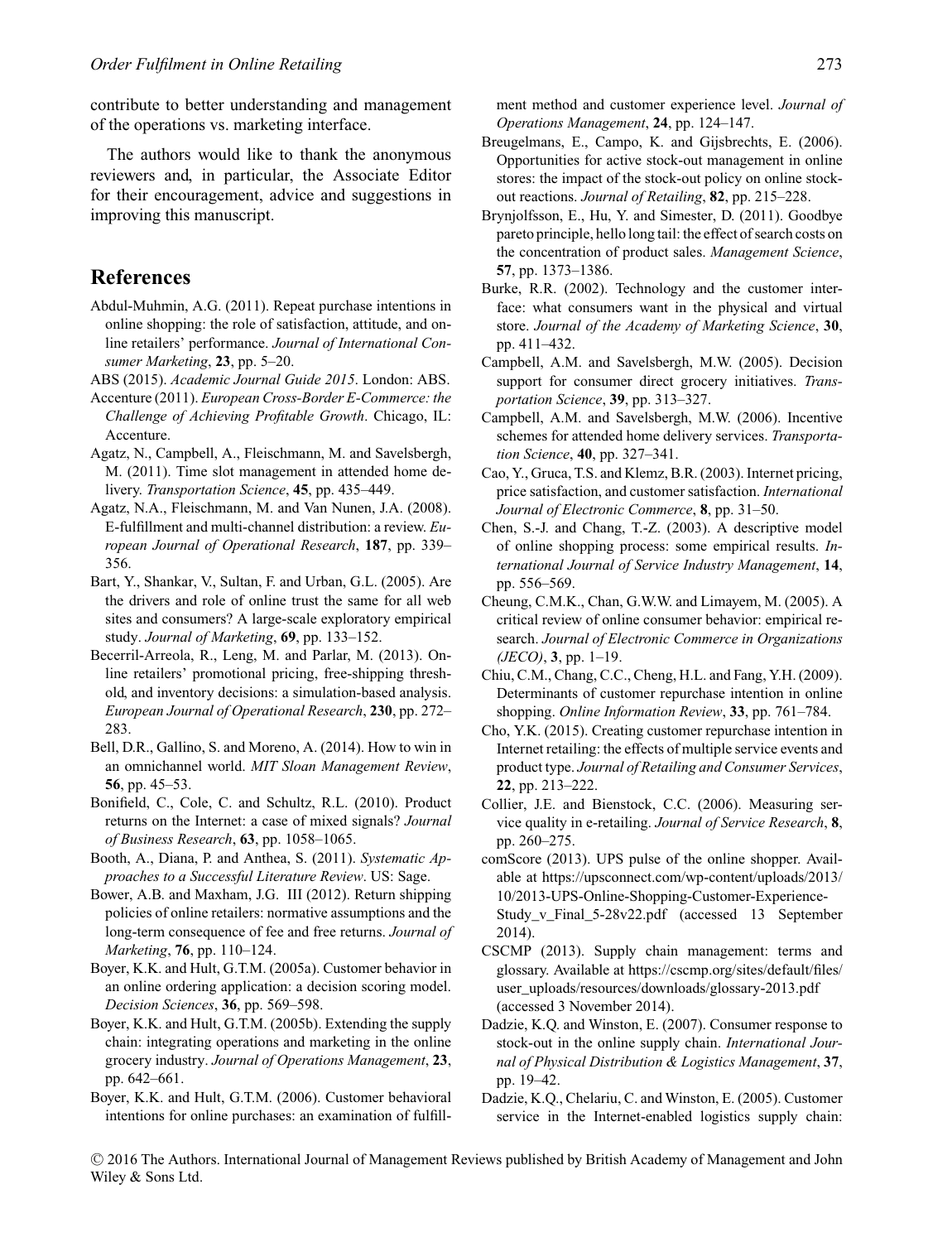website design antecedents and loyalty effects. *Journal of Business Logistics*, **26**, pp. 53–78.

- Darley, W.K., Blankson, C. and Luethge, D.J. (2010). Toward an integrated framework for online consumer behavior and decision making process: a review. *Psychology & Marketing*, **27**, pp. 94–116.
- De Koster, R.B.M. (2003). Distribution strategies for online retailers. *IEEE Transactions on Engineering Management*, **50**, pp. 448–457.
- De Leeuw, S., Minguela-Rata, B., Sabet, E., Boter, J. and Sigurðardóttir, R. (2016). Trade-offs in managing commercial consumer returns for online apparel retail.*International Journal of Operations & Production Management*, **36**, pp. 710–731.
- Deloitte (2014). *The Omnichannel Opportunity: Unlocking the Power of the Connected Consumer*. London: Deloitte.
- Dennis, C., Merrilees, B., Dennis, C., Merrilees, B., Jayawardhena, C. and Tiu Wright, L. (2009). E-consumer behaviour. *European Journal of Marketing*, **43**, pp. 1121– 1139.
- Denyer, D. and Tranfield, D. (2009). Producing a systematic review. In Buchanan, D. and Bryman, A. (Eds), *The Sage Handbook of Organizational Research Methods*. Thousand Oaks, CA: Sage Publications, pp. 671–689.
- DHL (2014). Global e-tailing 2025. Available at [http://www.](http://www.dpdhl.com/content/dam/dpdhl/global_etailing_2025/pdf/dpdhl-study-global-e-tailing-2025.pdf) [dpdhl.com/content/dam/dpdhl/global\\_etailing\\_2025/](http://www.dpdhl.com/content/dam/dpdhl/global_etailing_2025/pdf/dpdhl-study-global-e-tailing-2025.pdf) [pdf/dpdhl-study-global-e-tailing-2025.pdf](http://www.dpdhl.com/content/dam/dpdhl/global_etailing_2025/pdf/dpdhl-study-global-e-tailing-2025.pdf) (accessed 24 October 2015).
- Dholakia, U.M., Kahn, B.E., Reeves, R., Rindfleisch, A., Stewart, D. and Taylor, E. (2010). Consumer behavior in a multichannel, multimedia retailing environment. *Journal of Interactive Marketing*, **24**, pp. 86–95.
- Drapers (2014). Multichannel report. Available at [http://](http://ampersandcommerce.com/assets/Multichannel-Report-2.pdf) [ampersandcommerce.com/assets/Multichannel-Report-2.](http://ampersandcommerce.com/assets/Multichannel-Report-2.pdf) [pdf](http://ampersandcommerce.com/assets/Multichannel-Report-2.pdf) (accessed 26 September 2014).
- EcommerceEurope (2015). Europe B2C Ecommerce report 2015 (Light Version). Available at [http://www.](http://www.ecommerce-europe.eu/app/uploads/2016/08/european-b2c-e-commerce-report-2015-light-20150615.pdf-1.pdf) [ecommerce-europe.eu/app/uploads/2016/08/european](http://www.ecommerce-europe.eu/app/uploads/2016/08/european-b2c-e-commerce-report-2015-light-20150615.pdf-1.pdf)[b2c-e-commerce-report-2015-light-20150615.pdf-1.pdf](http://www.ecommerce-europe.eu/app/uploads/2016/08/european-b2c-e-commerce-report-2015-light-20150615.pdf-1.pdf) (accessed 18 January 2016).
- Esper, T.L., Jensen, T.D., Turnipseed, F.L. and Burton, S. (2003). The last mile: an examination of effects of online retail delivery strategies on consumers. *Journal of Business Logistics*, **24**, pp. 177–203.
- Fernie, J. and McKinnon, A. (2009). The development of etail logistics. In Fernie, J. and Sparks, L. (eds), *Logistics and Retail Management, Emerging Issues and New Challenges in the Retail Supply Chain*. London: Kogan Page, pp. 207–232.
- Foscht, T., Ernstreiter, K., Maloles, C. III, Sinha, I. and Swoboda, B. (2013). Retaining or returning? Some insights for a better understanding of return behaviour. *International Journal of Retail & Distribution Management*, **41**, pp. 113–134.
- Frankel, R., Bolumole, Y.A., Eltantawy, R.A., Paulraj, A. and Gundlach, G.T. (2008). The domain and scope of SCM's

foundational disciplines: insights and issues to advance research. *Journal of Business Logistics*, **29**, pp. 1–30.

- Grewal, D., Iyer, G.R. and Levy, M. (2004). Internet retailing: enablers, limiters and market consequences. *Journal of Business Research*, **57**, pp. 703–713.
- Griffis, S.E., Rao, S., Goldsby, T.J. and Niranjan, T.T. (2012a). The customer consequences of returns in online retailing: an empirical analysis. *Journal of Operations Management*, **30**, pp. 282–294.
- Griffis, S.E., Rao, S., Goldsby, T.J., Voorhees, C.M. and Iyengar, D. (2012b). Linking order fulfillment performance to referrals in online retailing: an empirical analysis. *Journal of Business Logistics*, **33**, pp. 279–294.
- Hays, T., Keskinocak, P. and De López, V.M. (2005). Strategies and challenges of internet grocery retailing logistics. In Geunes, J., Akcali, E., Pardalos, P.M., Romeijn, H.E. and Zou-Jun, M.S. (eds), *Applications of Supply Chain Management and E-commerce Research*. New York, NY: Springer, pp. 217–252.
- Heim, G.R. and Sinha, K.K. (2001). Operational drivers of customer loyalty in electronic retailing: an empirical analysis of electronic food retailers. *Manufacturing & Service Operations Management*, **3**, pp. 264–271.
- Hoyer, W.D. and MacInnis, D.J. (2010). *Consumer Behavior*, 5th edn. Mason, OH: South-Western Cengage Learning.
- Hult, G.T.M., Boyer, K.K. and Ketchen Jr, D.J. (2007). Quality, operational logistics strategy, and repurchase intentions: a profile deviation analysis. *Journal of Business Logistics*, **28**, pp. 105–132.
- Janda, S., Trocchia, P.J. and Gwinner, K.P. (2002). Consumer perceptions of Internet retail service quality. *International Journal of Service Industry Management*, **13**, pp. 412–431.
- Jing, X. and Lewis, M. (2011). Stockouts in online retailing. *Journal of Marketing Research*, **48**, pp. 342–354.
- Kearney, A.T. (2013). The 2013 Global Retail Development Index  $TM - Global$  retailers: cautiously aggressive or aggressively cautious? Available at [https://www.atkearney.](https://www.atkearney.com/documents/10192/1315829/Global+Retailers-+Cautiously+Aggressive+or+Aggressively+Cautious.pdf/) [com/documents/10192/1315829/Global+Retailers-+](https://www.atkearney.com/documents/10192/1315829/Global+Retailers-+Cautiously+Aggressive+or+Aggressively+Cautious.pdf/) [Cautiously+Aggressive+or+Aggressively+Cautious.pdf/](https://www.atkearney.com/documents/10192/1315829/Global+Retailers-+Cautiously+Aggressive+or+Aggressively+Cautious.pdf/) (accessed 13 September 2014).
- Kim, M. and Lennon, S.J. (2011). Consumer response to online apparel stockouts. *Psychology & Marketing*, **28**, pp. 115–144.
- Klang, D., Wallnöfer, M. and Hacklin, F. (2014). The business model paradox: a systematic review and exploration of antecedents. *International Journal of Management Reviews*, **16**, pp. 454–478.
- Koufteros, X., Droge, C., Heim, G., Massad, N. and Vickery, S.K. (2014). Encounter satisfaction in e-tailing: are the relationships of order fulfillment service quality with its antecedents and consequences moderated by historical satisfaction? *Decision Sciences*, **45**, pp. 5–48.
- Koukova, N., Srivastava, J. and Steul-Fischer, M. (2012). The effect of shipping fee structure on consumers' online evaluations and choice. *Journal of the Academy of Marketing Science*, **40**, pp. 759–770.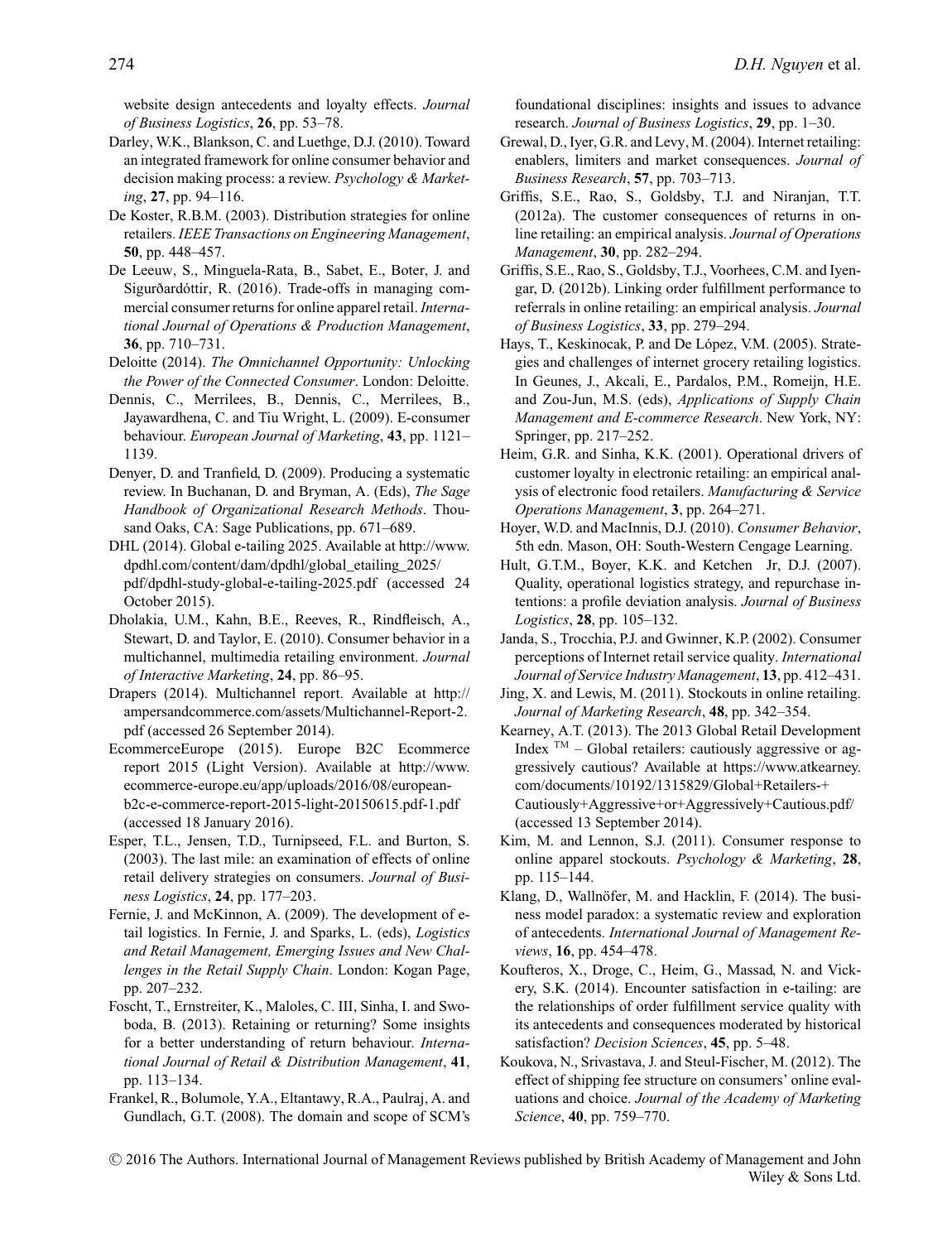- Lantz, B. and Hjort, K. (2013). Real e-customer behavioural responses to free delivery and free returns. *Electronic Commerce Research*, **13**, pp. 183–198.
- Lewis, M. (2006). The effect of shipping fees on customer acquisition, customer retention, and purchase quantities. *Journal of Retailing*, **82**, pp. 13–23.
- Lewis, M., Singh, V. and Fay, S. (2006). An empirical study of the impact of nonlinear shipping and handling fees on purchase incidence and expenditure decisions. *Marketing Science*, **25**, pp. 51–64.
- Li, F., Pienkowski, D., Van Moorsel, A. and Smith, C. (2012). ´ A holistic framework for trust in online transactions. *International Journal of Management Reviews*, **14**, pp. 85–103.
- Li, Y., Xu, L. and Li, D. (2013). Examining relationships between the return policy, product quality, and pricing strategy in online direct selling. *International Journal of Production Economics*, **144**, pp. 451–460.
- Liao, C., Palvia, P. and Lin, H.-N. (2010). Stage antecedents of consumer online buying behavior. *Electronic Markets*, **20**, pp. 53–65.
- Lummus, R.R. and Vokurka, R.J. (2002). Making the right e-fulfillment decision. *Production and Inventory Management Journal*, **43**, pp. 50–55.
- Macpherson, A. and Holt, R. (2007). Knowledge, learning and small firm growth: a systematic review of the evidence. *Research Policy*, **36**, pp. 172–192.
- Maltz, A.B., Rabinovich, E. and Sinha, R. (2004). Logistics: the key to e-retail success. *Supply Chain Management Review*, **8**, pp. 48–54.
- Matthews, R.L. and Marzec, P.E. (2012). Social capital, a theory for operations management: a systematic review of the evidence. *International Journal of Production Research*, **50**, pp. 7081–7099.
- Mentzer, J.T., Dewitt, W., Keebler, J.S., Min, S., Nix, N.W., Smith, C.D. and Zacharia, Z.G. (2001). Defining supply chain management. *Journal of Business Logistics*, **22**, pp. 1–25.
- Mollenkopf, D.A., Rabinovich, E., Laseter, T.M. and Boyer, K.K. (2007). Managing internet product returns: a focus on effective service operations. *Decision Sciences*, **38**, pp. 215–250.
- Monsuwe, T.P.Y., Dellaert, B.G.C. and De Ruyter, K. (2004). What drives consumers to shop online? A literature review. *International Journal of Service Industry Management*, **15**, pp. 102–121.
- Nijmeijer, K.J., Fabbricotti, I.N. and Huijsman, R. (2014). Making franchising work: a framework based on a systematic review. *International Journal of Management Reviews*, **16**, pp. 62–83.
- Nunes, P.F. and Cespedes, F.V. (2003). The customer has escaped. *Harvard Business Review*, **81**, pp. 96–105.
- Otim, S. and Grover, V. (2006). An empirical study on webbased services and customer loyalty. *European Journal of Information Systems*, **15**, pp. 527–542.

Parasuraman, A., Zeithaml, V.A. and Malhotra, A. (2005). E-S-QUAL: a multiple-item scale for assessing electronic service quality. *Journal of Service Research*, **7**, pp. 213– 233.

- Pei, Z., Paswan, A. and Yan, R. (2014). E-tailer׳ s return policy, consumer׳ s perception of return policy fairness and purchase intention. *Journal of Retailing and Consumer Services*, **21**, pp. 249–257.
- Peinkofer, S.T., Esper, T.L., Smith, R.J. and Williams, B.D. (2015). Assessing the impact of price promotions on consumer response to online stockouts. *Journal of Business Logistics*, **36**, pp. 260–272.
- PwC (2014). Achieving total retail: consumer expectations driving the next retail business model. Available at [http://](http://www.pwc.com/gx/en/retail-consumer/assets/achieving-total-retail.pdf) [www.pwc.com/gx/en/retail-consumer/assets/achieving](http://www.pwc.com/gx/en/retail-consumer/assets/achieving-total-retail.pdf)[total-retail.pdf](http://www.pwc.com/gx/en/retail-consumer/assets/achieving-total-retail.pdf) (accessed 24 October 2015).
- Pyke, D.F., Johnson, M.E. and Desmond, P. (2001). Efulfillment: it's harder than it looks. *Supply Chain Management Review*, **5**, pp. 26–32.
- Qureshi, I., Fang, Y., Ramsey, E., Mccole, P., Ibbotson, P. and Compeau, D. (2009). Understanding online customer repurchasing intention and the mediating role of trust: an empirical investigation in two developed countries. *European Journal of Information Systems*, **18**, pp. 205–222.
- Ramanathan, R. (2010). The moderating roles of risk and efficiency on the relationship between logistics performance and customer loyalty in e-commerce. *Transportation Research Part E: Logistics and Transportation Review*, **46**, pp. 950–962.
- Ramanathan, R. (2011). An empirical analysis on the influence of risk on relationships between handling of product returns and customer loyalty in e-commerce. *International Journal of Production Economics*, **130**, pp. 255–261.
- Ranaweera, C., Mcdougall, G. and Bansal, H. (2005). A model of online customer behavior during the initial transaction: moderating effects of customer characteristics. *Marketing Theory*, **5**, pp. 51–74.
- Rao, S., Goldsby, T.J., Griffis, S.E. and Iyengar, D. (2011a). Electronic Logistics Service Quality (e-LSQ): its impact on the customer's purchase satisfaction and retention. *Journal of Business Logistics*, **32**, pp. 167–179.
- Rao, S., Griffis, S.E. and Goldsby, T.J. (2011b). Failure to deliver? Linking online order fulfillment glitches with future purchase behavior. *Journal of Operations Management*, **29**, pp. 692–703.
- Rao, S., Rabinovich, E. and Raju, D. (2014). The role of physical distribution services as determinants of product returns in Internet retailing. *Journal of Operations Management*, **32**, pp. 295–312.
- Reichheld, F.F. and Schefter, P. (2000). E-loyalty. *Harvard Business Review*, **78**, pp. 105–113.
- Rohm, A.J. and Swaminathan, V. (2004). A typology of online shoppers based on shopping motivations. *Journal of Business Research*, **57**, pp. 748–757.
- Rose, S., Hair, N. and Clark, M. (2011). Online customer experience: a review of the Business-to-Consumer online purchase context. *International Journal of Management Reviews*, **13**, pp. 24–39.